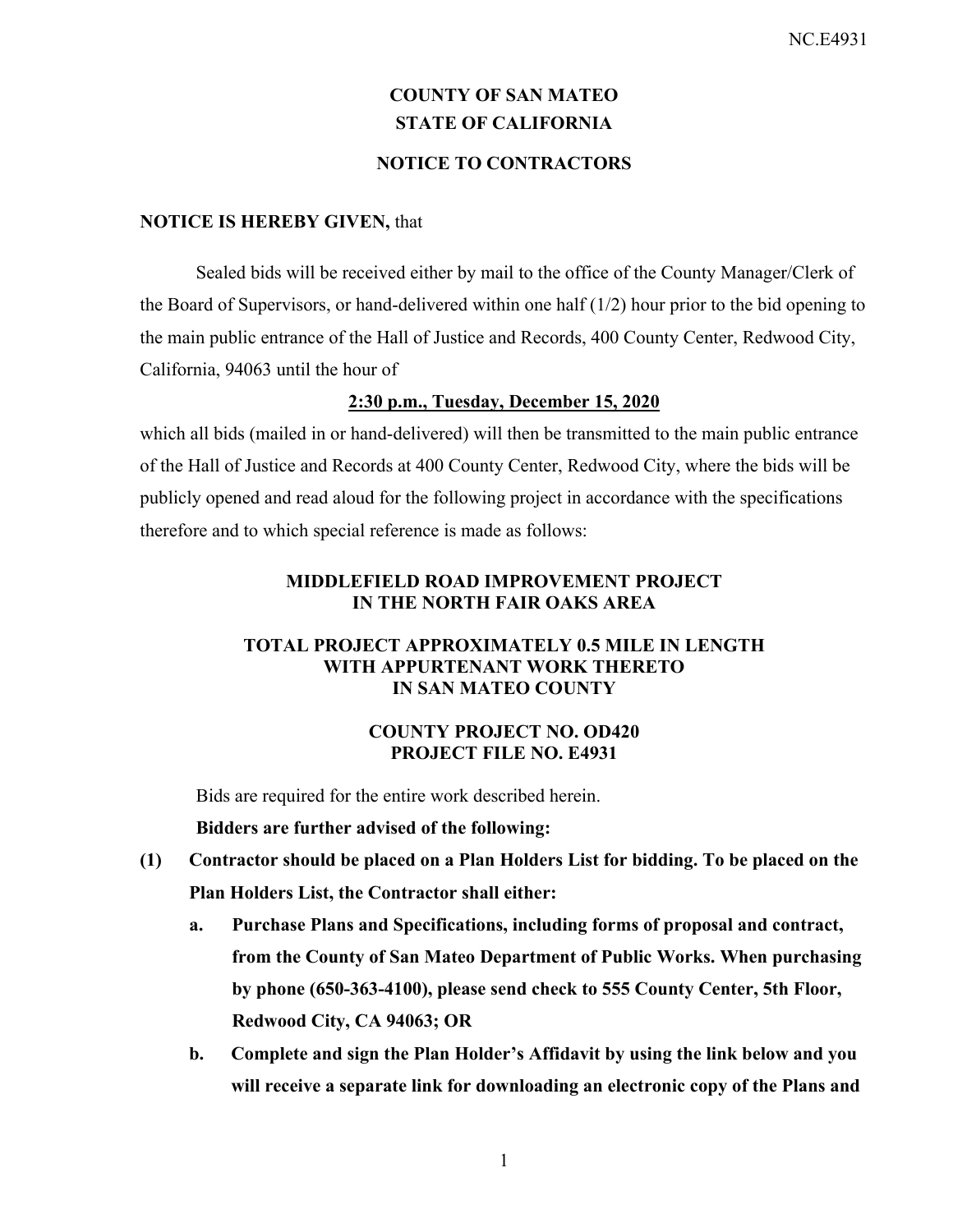### **Specifications:**

https://publicworks.smcgov.org/MiddlefieldRdPlanHoldersAffidavitForm **The Contractor is advised that the table should be received by the County no later than three (3) working days prior to the bid opening date.** 

**c. If Plans and Specifications are obtained through a source other than those outlined in 1a and 1b above, complete and sign the following Plan Holder's Affidavit and return to the County by either PDF via email to**  mraman@smcgov.org **or by fax at (650) 361-8220. The Contractor is advised that the table should be received by the County no later than three (3) working days prior to the bid opening date.** 

|                                                                     | <b>Plan Holder's Affidavit</b> |                                                    |                     |  |  |
|---------------------------------------------------------------------|--------------------------------|----------------------------------------------------|---------------------|--|--|
| <b>Middlefield Road Improvement Project</b><br><b>Project Title</b> |                                |                                                    |                     |  |  |
| Project No.                                                         | <b>OD420</b>                   | Project<br><b>Engineer:</b>                        | <b>Monika Raman</b> |  |  |
|                                                                     |                                | Project<br>Manager:                                | <b>Carter Choi</b>  |  |  |
| <b>Bid Open Date and Time:</b>                                      |                                | 2:30 p.m., Tuesday December 15, 2020               |                     |  |  |
| <b>Company Name:</b>                                                |                                |                                                    |                     |  |  |
| <b>Mailing Address:</b>                                             |                                |                                                    |                     |  |  |
| <b>Phone Number:</b>                                                |                                | Fax<br>Number:                                     |                     |  |  |
| <b>E-mail Address:</b>                                              |                                |                                                    |                     |  |  |
|                                                                     |                                |                                                    |                     |  |  |
| (Name and Title of Authorized Representative of Bidder)             |                                |                                                    |                     |  |  |
|                                                                     |                                |                                                    |                     |  |  |
|                                                                     |                                | (Signature of Authorized Representative of Bidder) |                     |  |  |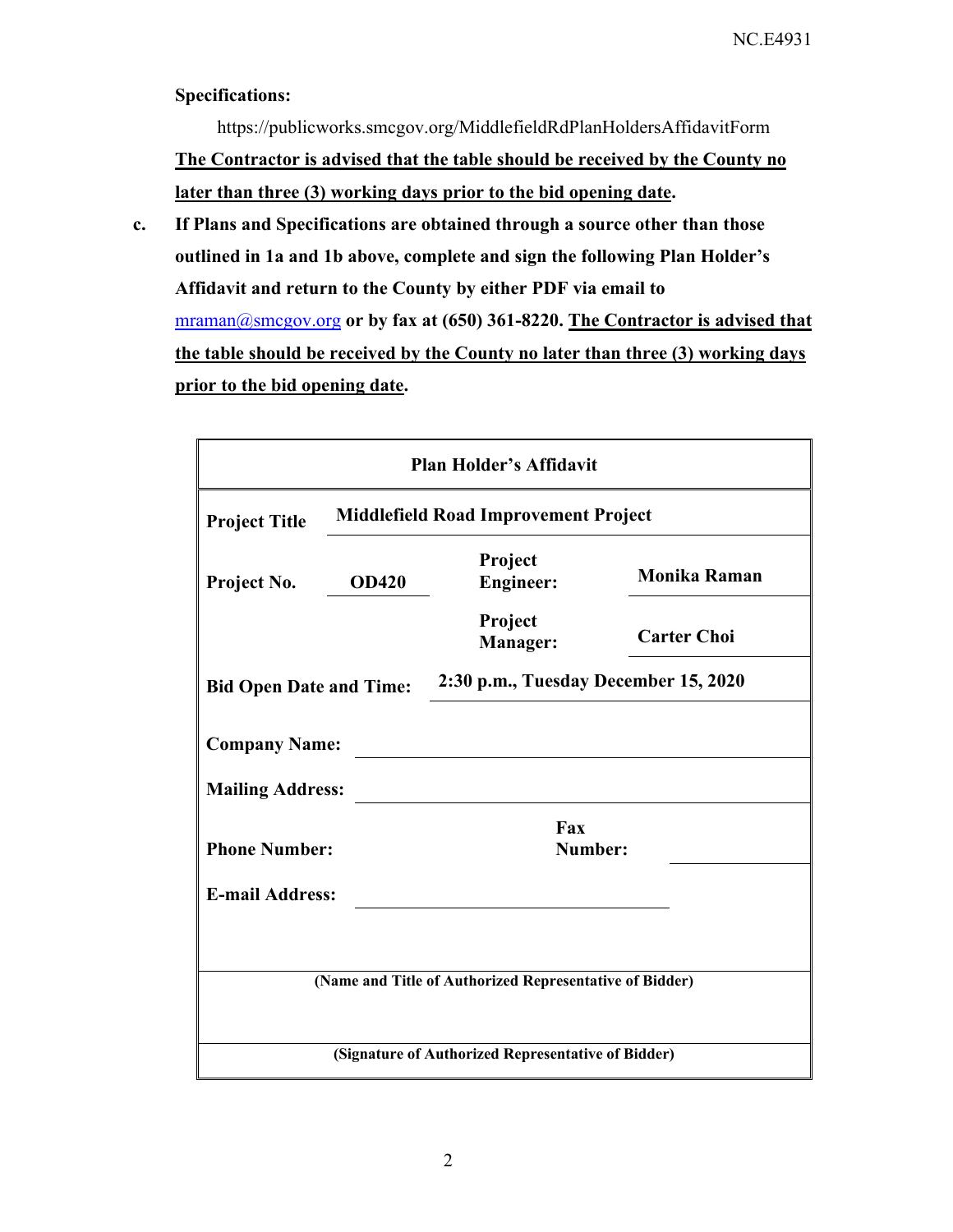NC.E4931

- **(2) The Plan Holders List will be posted to the County of San Mateo's Public Works website 2 working days prior to the bid open date.**
- **(3) Questions regarding the Contract Documents concerning items such as discrepancies, conflicts, omissions, doubts as to meanings, or regarding scope of bid items shall be referred to the Engineer. Inquiries must be received in writing via email, to mraman@smcgov.org, not less than five (5) working days prior to bid opening. Inquiries will be answered in writing via email response if written clarification is warranted, in the opinion of the Engineer, then inquiries and responses will be posted to the Project's page on the County of San Mateo's Public Works website. It will be the Contractor's sole responsibility to ensure that they receive responses,** *if any.* **The County will not be responsible for oral clarifications.**
- **(4) It will be the Contractor's sole responsibility to ensure that they have received addendums,** *if any,* **which will be posted to the County of San Mateo's Public Works website on the same day issued. Said addendums will also be sent to all current plan holders and made available during purchase of Plans and Specifications.**
- **(5) Reference is made to Section 2-1.10, "Disqualification of Bidders," of the Standard Specifications. The Contractor's attention is directed in particular to the last sentence, which states, "Proposals in which the prices obviously are unbalanced may be rejected."**

The Public Works website will be updated as needed and can be accessed under the Departments tab found on the County of San Mateo website *(publicworks.smcgov.org).*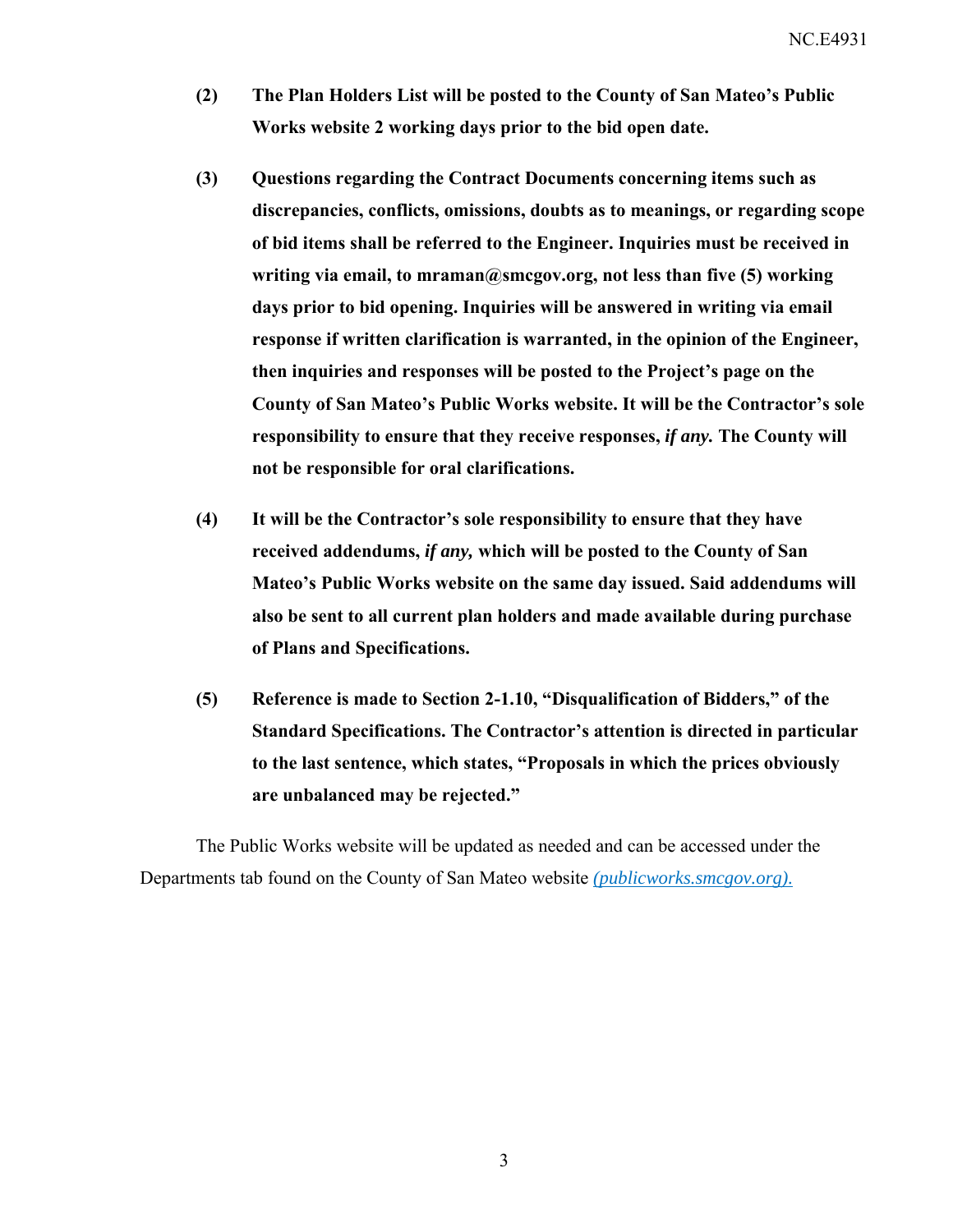### **ENGINEER'S ESTIMATE**

## **MIDDLEFIELD ROAD IMPROVEMENT PROJECT IN THE NORTH FAIR OAKS AREA TOTAL PROJECT APPROXIMATELY 0.5 MILES IN LENGTH WITH APPURTENANT WORK THERETO IN SAN MATEO COUNTY**

## **A BID IS REQUIRED FOR THE ENTIRE WORK DESCRIBED HEREIN FOR SCHEDULE A AND SCHEDULE B. THE AWARD OF CONTRACT, IF AWARDED, WILL BE MADE ON THE BASIS OF THE LOWEST SUM TOTAL OF BOTH SCHEDULE A AND SCHEDULE B.**

| <b>Item</b><br>No. | <b>Section</b><br>No. | <b>Estimated</b><br>Quantity | <b>Unit of</b><br><b>Measure</b> | <b>Item Description</b>                                                                     |
|--------------------|-----------------------|------------------------------|----------------------------------|---------------------------------------------------------------------------------------------|
| $\mathbf{1}$       | 10                    | 1                            | <b>LS</b>                        | <b>Construction Waste Management</b>                                                        |
| $\overline{2}$     | 11                    | $\mathbf{1}$                 | LS                               | Mobilization                                                                                |
| $\overline{3}$     | $11-3$                | 1                            | <b>LS</b>                        | <b>Water Pollution Control</b>                                                              |
| $\overline{4}$     | 12                    | $\mathbf{1}$                 | LS                               | Maintaining Traffic                                                                         |
| 5                  | $12 - 2$              | 1                            | <b>LS</b>                        | Temporary Pavement Delineation                                                              |
| 6                  | $15 - 2$              | 14,810                       | LF                               | Sawcut Asphalt Concrete and Portland Cement Concrete                                        |
| 7A                 | $15-3$                | 6                            | EA                               | Adjust Storm Drain Manholes to Grade                                                        |
| 7B                 | $15-3$                | 19                           | EA                               | Adjust Telecom Manholes to Grade                                                            |
| 8A                 | $15 - 4$              | 1                            | EA                               | Reconstruct Storm Drain Manhole to Grade                                                    |
| <b>8B</b>          | $15 - 4$              | $\mathbf{1}$                 | EA                               | Reconstruct Telecom Manhole to Grade                                                        |
| 9                  | $15 - 5$              | 39                           | EA                               | Adjust Water Valve Box to Grade (Cal Water)                                                 |
| 10                 | $15-6$                | 48                           | EA                               | Adjust Water Meter Box to Grade (Cal Water)                                                 |
| 11                 | $15 - 7$              | 15                           | EA                               | Adjust Monument Box Cover to Grade                                                          |
| 12                 | $15 - 8$              | 4,000                        | SY                               | Remove Portland Cement Concrete Pavement                                                    |
| 13                 | $15-9$                | 50                           | EA                               | Pothole and Protect Existing Utilities                                                      |
| 14                 | $15 - 10$             | $\overline{2}$               | EA                               | Temporary Relocation and Reinstallation of United States<br><b>Postal Service Mailboxes</b> |
| 15                 | $15 - 11$             | $\overline{2}$               | EA                               | Remove Telephones                                                                           |
| 16                 | $15 - 12$             | 110                          | EA                               | Adjust Sanitary Sewer Cleanout Box to Grade                                                 |
| 17                 | $15 - 13$             | 1                            | EA                               | Adjust PG&E Utility Vault to Grade                                                          |

## **SCHEDULE A (EXCLUDES JOINT TRENCH):**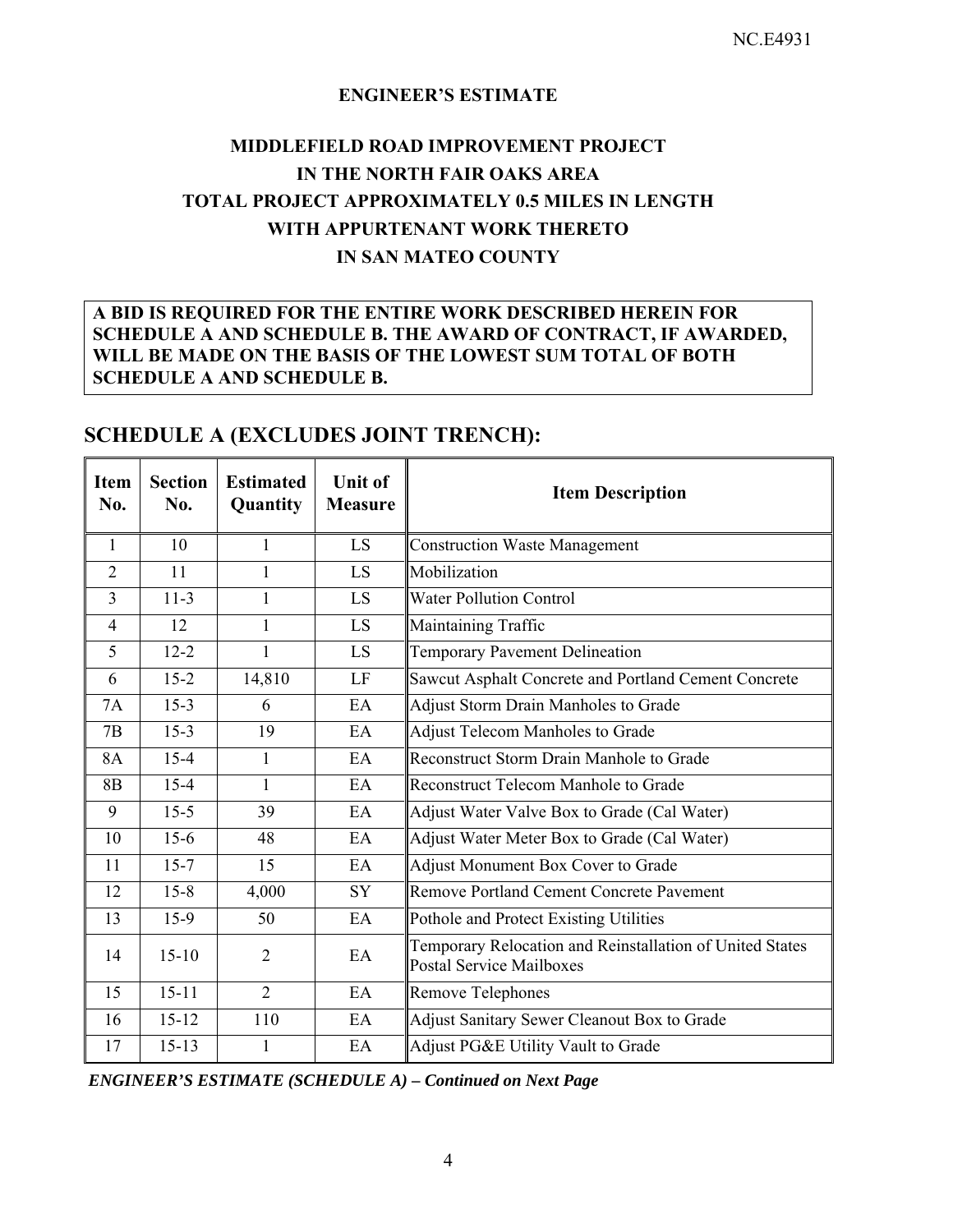| <b>Item</b><br>No. | <b>Section</b><br>No. | <b>Estimated</b><br>Quantity | <b>Unit of</b><br><b>Measure</b> | <b>Item Description</b>                                                                                                                        |
|--------------------|-----------------------|------------------------------|----------------------------------|------------------------------------------------------------------------------------------------------------------------------------------------|
| 18                 | $15 - 14$             | 1                            | LS                               | Relocation Of Health Clinic Existing Fire Hydrant, Fire<br>Department Connection And Sign And Regrading And<br>Replanting Of Bioretention Area |
| 19                 | $15 - 15$             | 5                            | EA                               | Adjust Existing Gas Valve to Grade                                                                                                             |
| 20                 | $15 - 16$             | 16                           | EA                               | <b>Adjust Pull Boxes</b>                                                                                                                       |
| 21                 | $15 - 17$             | 1                            | EA                               | <b>Relocate Pull Boxes</b>                                                                                                                     |
| 22                 | $15 - 18$             | $\mathbf{1}$                 | EA                               | <b>Protect Bollard</b>                                                                                                                         |
| 23                 | 15-19                 | $\mathbf{1}$                 | EA                               | Adjust Existing Monitoring Well to Grade                                                                                                       |
| 24                 | 15-20                 | $\overline{4}$               | EA                               | Remove Existing Pedestrian Signals                                                                                                             |
| 25                 | $15 - 21$             | $\mathbf{1}$                 | LS                               | Remove Concrete Curbs, Gutters, Sidewalks, Driveway<br>Openings, Sidewalk Access Ramps, Valley Gutters and<br>Medians                          |
| 26                 | $15 - 22$             | 18,525                       | SY                               | Remove Asphalt Concrete Paving, Pavement Fabric,<br><b>Aggregate Base</b>                                                                      |
| 27                 | 16                    | $\mathbf{1}$                 | LS                               | Clearing and Grubbing                                                                                                                          |
| 28                 | $16-1$                | $\mathbf{1}$                 | EA                               | Remove Trees                                                                                                                                   |
| 29                 | 17                    | $\mathbf{1}$                 | LS                               | Develop and Apply Water                                                                                                                        |
| 30                 | $19-1$                | 8,420                        | <b>CY</b>                        | Roadway Excavation                                                                                                                             |
| 31                 | 20                    | 1                            | LS                               | <b>Erosion and Sediment Control</b>                                                                                                            |
| 32                 | 25                    | 60                           | <b>CY</b>                        | Aggregate Subbase (Class 4)                                                                                                                    |
| 33                 | 26                    | 3,609                        | <b>CY</b>                        | Aggregate Base (Class 2) - Open Trench SS                                                                                                      |
| 34                 | 36                    | 34                           | EA                               | Drainage Inlet Marker                                                                                                                          |
| 35                 | $37 - 2$              | $\mathbf{1}$                 | EA                               | Remove and Relocate Existing Drainage Inlet                                                                                                    |
| 36                 | $37 - 2$              | $\overline{2}$               | EA                               | Install New Drainage Inlet                                                                                                                     |
| 37                 | $37 - 3$              | 13                           | EA                               | Clean and Inspect Existing Drainage Inlet                                                                                                      |
| 38                 | $39-1$                | 6,945                        | <b>TON</b>                       | Asphalt Concrete (Type B, 1/2" Maximum, Medium<br>grading)                                                                                     |
| 39                 | $39 - 3$              | 114                          | SY                               | Place Asphalt Concrete (Miscellaneous Areas)                                                                                                   |
| 40                 | $39-4$                | 8,449                        | SY                               | Plane Asphalt Concrete Pavement (Full Width)                                                                                                   |
| 41                 | 40                    | 3,000                        | SF                               | Portland Cement Concrete Pavement (Bus Pads)                                                                                                   |
| 42                 | $51-2$                | 81                           | <b>CY</b>                        | Class 2 Concrete (Minor Structures)                                                                                                            |
| 43                 | $51-3$                | 860                          | <b>CY</b>                        | Class 3 Concrete                                                                                                                               |
| 44                 | $51-4$                | 30                           | EA                               | Sidewalk Access Ramps (Case A)                                                                                                                 |
| 45                 | $51 - 4$              | $\mathbf{1}$                 | EA                               | Sidewalk Access Ramp (Case B with Retaining Curb)                                                                                              |
| 46                 | $51 - 4$              | $\sqrt{2}$                   | EA                               | Sidewalk Access Ramps (Case C with Retaining Curb)                                                                                             |

*ENGINEER'S ESTIMATE (SCHEDULE A) – Continued from Previous Page*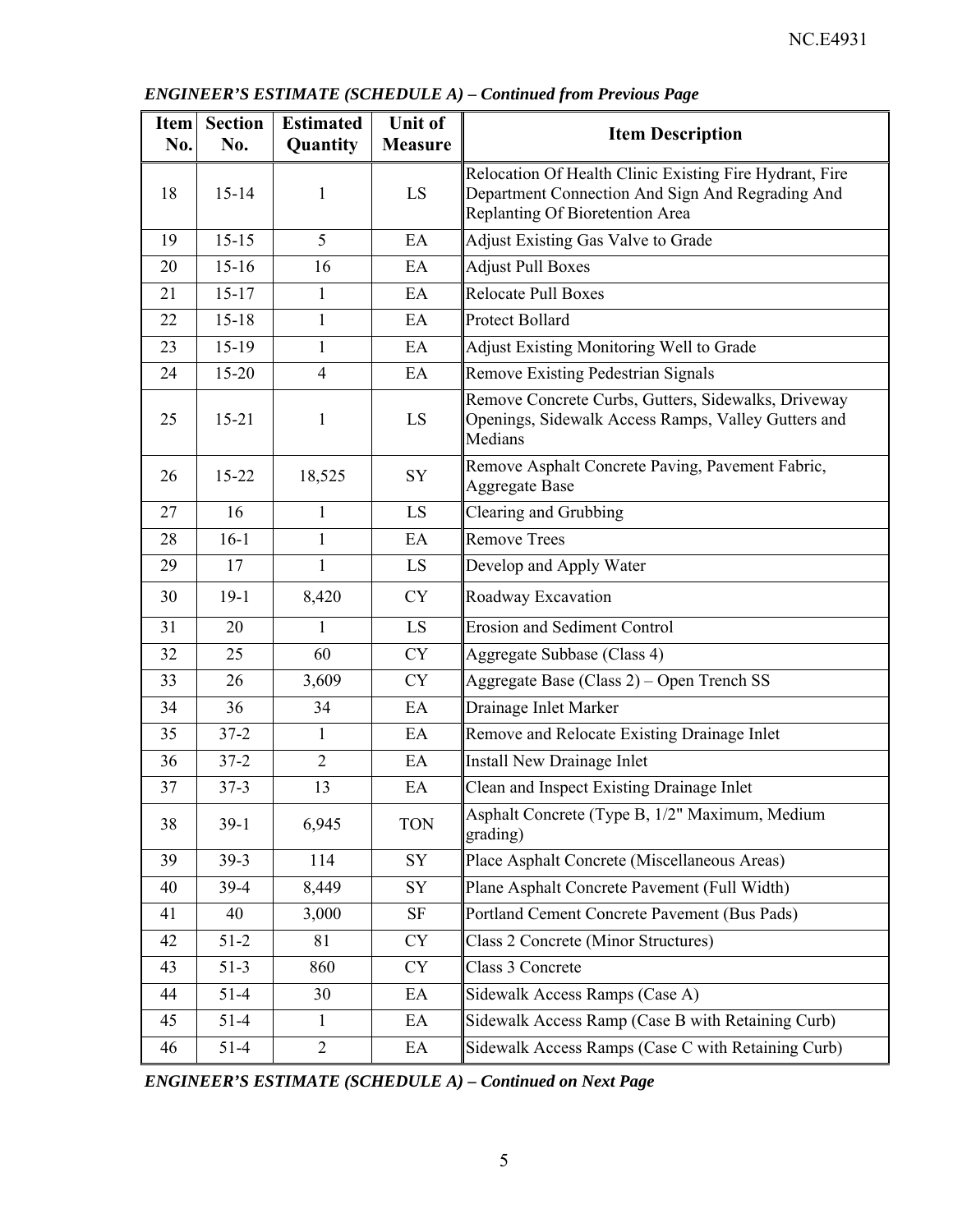| <b>Item</b><br>No. | <b>Section</b><br>No. | <b>Estimated</b><br>Quantity | <b>Unit of</b><br><b>Measure</b> | <b>Item Description</b>                                                       |
|--------------------|-----------------------|------------------------------|----------------------------------|-------------------------------------------------------------------------------|
| 47                 | $51-4$                | 6                            | EA                               | Sidewalk Access Ramps (Case C without Retaining Curb)                         |
| 48                 | $51-4$                | $\overline{2}$               | EA                               | Sidewalk Access Ramps (Case F)                                                |
| 49                 | $51-6$                | 400                          | LF                               | Red Curb Painting at No Parking Zones                                         |
| 50                 | $56-1$                | 40                           | EA                               | Install New Roadside Signs                                                    |
| 51                 | $56-2$                | 75                           | EA                               | Remove and Reset Existing Roadside Signs                                      |
| 52                 | 68-3                  | 160                          | LF                               | <b>PVC</b> Underdrains                                                        |
| 53                 | $68 - 5$              | 600                          | LF                               | Sidewalk Underdrains (Ductile Iron)                                           |
| 54 $(F)$           | 75                    | 2,850                        | <b>LBS</b>                       | Miscellaneous Iron and Steel                                                  |
| 55                 | 81                    | 14                           | EA                               | <b>Survey Monument</b>                                                        |
| 56                 | 84-3                  | 14,000                       | <b>SF</b>                        | Thermoplastic Pavement Marking (Crosswalks and Legends)                       |
| 57                 | 84-3                  | 22,000                       | LF                               | Thermoplastic Striping (by color)                                             |
| 58                 | 85                    | 81                           | EA                               | Pavement Markers, Type D (Two-way, Yellow,<br>Retroreflective)                |
| 59                 | 85                    | 54                           | EA                               | Pavement Markers, Type G (Two-way, Yellow,<br>Retroreflective)                |
| 60                 | 85                    | 8                            | EA                               | Pavement Markers, Hydrant Marker (Blue Reflective)                            |
| 61                 | 86-2                  | 15                           | EA                               | Install New Traffic Signal                                                    |
| 62                 | 86-2A                 | $\mathbf{1}$                 | EA                               | Modify Existing Traffic Signal (at 5th Ave)                                   |
| 63                 | 86-3                  | 45                           | EA                               | Traffic Loop Detectors (Type E)                                               |
| 64                 | 86-3                  | 14                           | EA                               | Traffic Loop Detectors (Type D)                                               |
| 65                 | 86-26                 | $\mathbf{1}$                 | LS                               | Solar Powered Beacon and Sign Systems                                         |
| 66                 | 86-27                 | 41                           | EA                               | Streetlights - Street                                                         |
| 67                 | 86-27                 | 28                           | EA                               | Streetlights - Pedestrian                                                     |
| 68                 | 86-27                 | 65                           | EA                               | <b>Streetlight Pull Box</b>                                                   |
| 69                 | 100                   | $\mathbf{1}$                 | LS                               | <b>Construction Staking</b>                                                   |
| 70                 | 101                   | $\mathbf{1}$                 | LS                               | <b>Temporary Fence</b>                                                        |
| 71                 | $103 - 1.3$           | $\mathbf{1}$                 | LS                               | <b>Holiday Lights</b>                                                         |
| 72                 | $103 - 1.3$           | $\mathbf{1}$                 | $\mathop{\hbox{\rm LS}}$         | Wifi Systems                                                                  |
| 73                 | $103 - 3.1$           | $\mathbf{1}$                 | LS                               | Closed Circuit Television (CCTV) Inspection of Sanitary<br><b>Sewer Lines</b> |
| 74                 | $103 - 3.3$           | 28                           | EA                               | Remove and Replace Existing Sanitary Sewer Manhole                            |
| 75                 | $103 - 3.3$           | $\overline{2}$               | EA                               | Remove and Relocate Sanitary Sewer Manhole                                    |
| 76                 | $103 - 3.6$           | 60                           | $\rm LF$                         | Sanitary Sewer Lateral Connection                                             |

*ENGINEER'S ESTIMATE (SCHEDULE A) – Continued from Previous Page*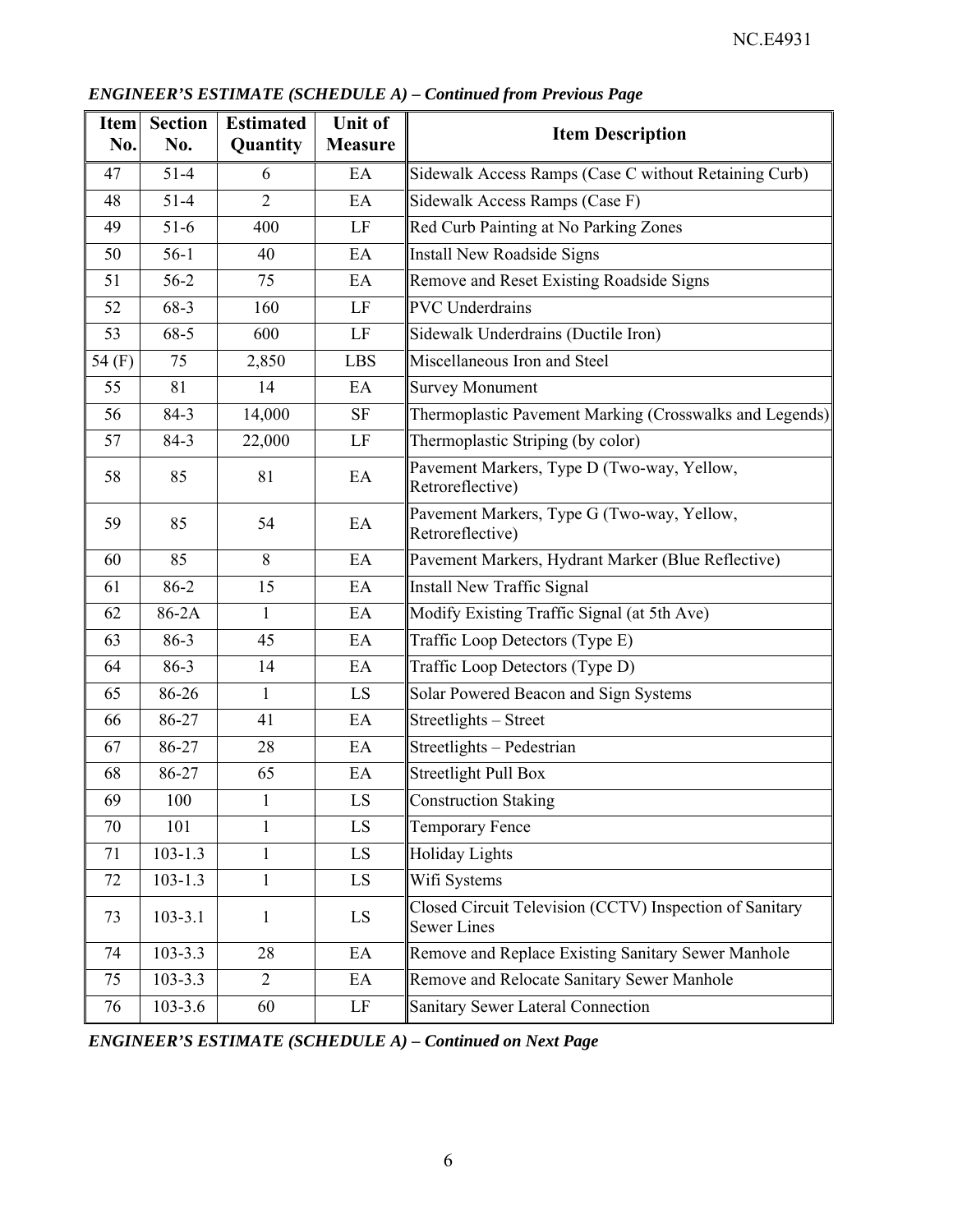| Item<br>No. | <b>Section</b><br>No. | <b>Estimated</b><br>Quantity | <b>Unit of</b><br><b>Measure</b> | <b>Item Description</b>                                                                          |
|-------------|-----------------------|------------------------------|----------------------------------|--------------------------------------------------------------------------------------------------|
| 77          | $105 - 3$             | 1                            | LS                               | <b>Trench Safety</b>                                                                             |
| 78          | 106-2                 | 6,155                        | LF                               | Pipe Replacement (Open Trench) - 8" PVC Pipeline                                                 |
| 79          | 106-2                 | 425                          | LF                               | Pipe Replacement (Open Trench) - 24" PVC Pipeline                                                |
| 80          | $106 - 3$             | 181                          | EA                               | Reconnect Sanitary Sewer Lateral (Open-Trench Method)                                            |
| 81          | 108                   | 132                          | EA                               | <b>Utility Line Crossings</b>                                                                    |
| 82          | $108 - 1$             | $\mathbf{1}$                 | LS                               | San Francisco (Hetch Hetchy) Water Transmission Line<br>Crossings                                |
| 83(S)       | 113                   | 450                          | LF                               | Jack and Bore Crossing #1 (Middlefield Road): One 36" and<br>two 24" Steel Casings (150 LF Each) |
| 84(S)       | 113                   | 150                          | LF                               | Jack and Bore Crossing #2 (Redwood Junction): One 24"<br><b>Steel Casing</b>                     |
| 85(S)       | 113                   | 150                          | LF                               | Jack and Bore Crossing #3 (Sanitary Sewer): One 16" Steel<br>Casing                              |
| 86          | $114 - 1$             | $\mathbf{1}$                 | LS                               | <b>Irrigation System</b>                                                                         |
| 87          | 114-2.3.7             | 61                           | EA                               | 48" Boxed Trees                                                                                  |
| 88          | 114-2.3.7             | 5                            | EA                               | 36" Boxed Trees                                                                                  |
| 89          | 114-2.3.7             | 820                          | EA                               | Canned Shrubs/Vines (1-Gallon)                                                                   |
| 90          | 114-2.3.7             | 144                          | EA                               | Canned Shrubs/Vines (5-Gallon)                                                                   |
| 91          | 114-3.2.1             | 18                           | EA                               | <b>Benches</b>                                                                                   |
| 92          | 114-3.2.1             | $\overline{2}$               | EA                               | Special Bulb-Out Seatwall                                                                        |
| 93          | 114-3.2.2             | 13                           | EA                               | <b>Bike Rack</b>                                                                                 |
| 94          | 114-3.2.3             | 12                           | EA                               | Trash and Recycle Receptacle                                                                     |
| 95          | 114-3.2.4             | 66                           | EA                               | Tree Grate $(48"x72")$                                                                           |
| 96          | 114-3.2.5             | 300                          | $\rm{SF}$                        | <b>Special Bulb-Out Paving</b>                                                                   |
| 97          | 114-4                 | $\mathbf{1}$                 | LS                               | <b>Tree Protection</b>                                                                           |
| 98          | $115 - 2$             | 908                          | $\rm{SF}$                        | <b>Bioretention Concrete Walls Reinforcing</b>                                                   |
| 99          | $115-3$               | 1,590                        | LF                               | Bioretention Collection and Discharge Piping and Structures                                      |
| 100         | 115-4                 | 300                          | <b>CY</b>                        | <b>Bioretention Basin Fill Material</b>                                                          |

*ENGINEER'S ESTIMATE (SCHEDULE A) – Continued from Previous Page*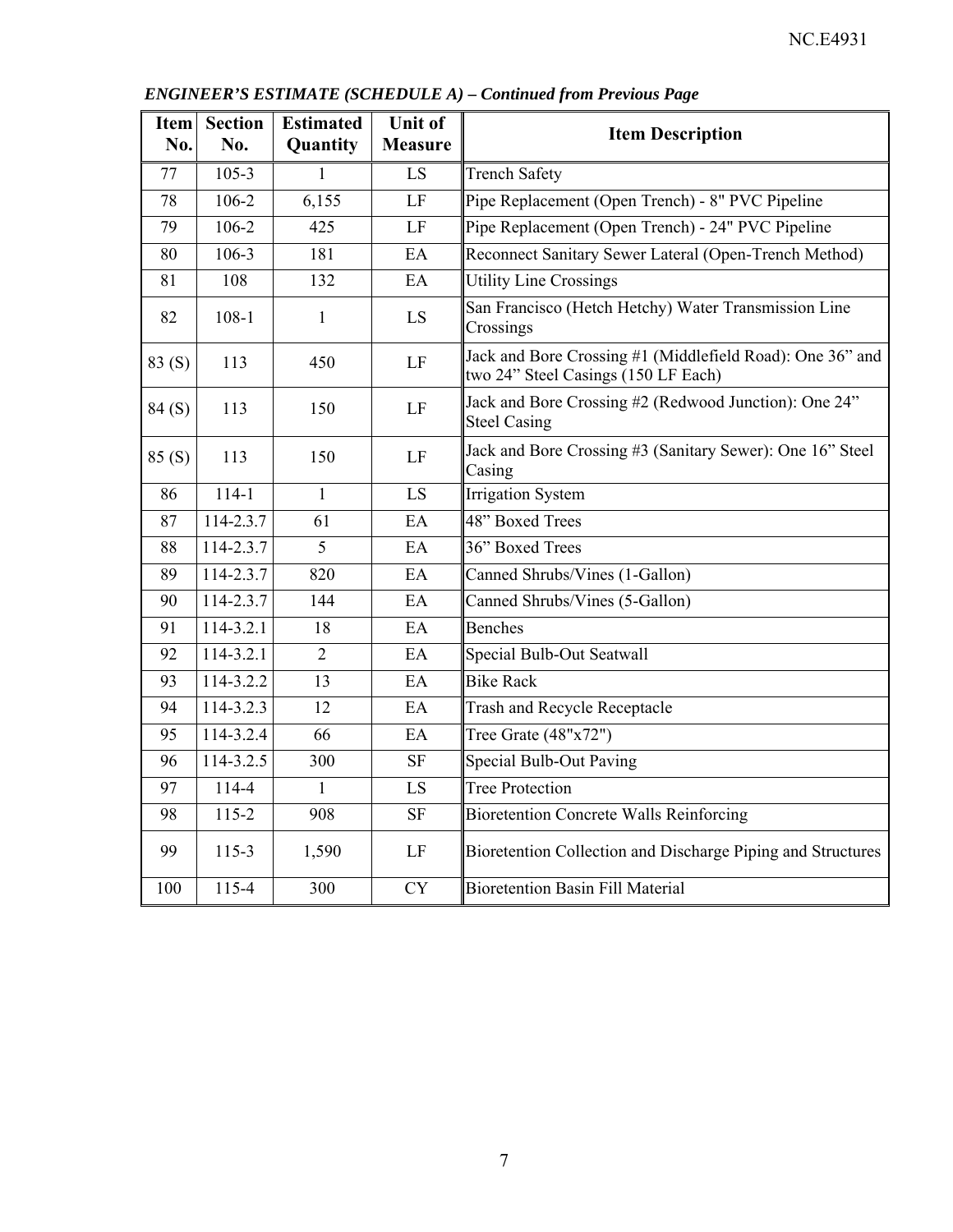# **SCHEDULE B (JOINT TRENCH):**

| Item<br>No.    | <b>Section</b><br>No. | <b>Estimated</b><br>Quantity | <b>Unit of</b><br><b>Measure</b> | <b>Item Description</b>                                               |
|----------------|-----------------------|------------------------------|----------------------------------|-----------------------------------------------------------------------|
| $\mathbf{1}$   | 10                    | 1                            | LS                               | <b>Construction Waste Management</b>                                  |
| $\overline{2}$ | 11                    | $\mathbf{1}$                 | LS                               | Mobilization                                                          |
| $\overline{3}$ | $11-3$                | $\mathbf{1}$                 | LS                               | <b>Water Pollution Control</b>                                        |
| $\overline{4}$ | 12                    | $\mathbf{1}$                 | LS.                              | Maintaining Traffic                                                   |
| 5              | $15 - 2$              | 26,675                       | LF                               | Sawcut Asphalt Concrete and Portland Cement<br>Concrete               |
| 6              | $103 - 1$             | 5                            | EA                               | Electric Utility box - $4'6''$ x $8'6''$ x $6'$ #7-Box                |
| $\overline{7}$ | $103 - 1$             | 8                            | EA                               | Electric Utility box - 54" x 102" x 72" #7TR Box                      |
| 8              | $103-1$               | 1                            | EA                               | Electric Utility box - 54" x 102" x 72" #7S Box                       |
| 9              | $103 - 1$             | 6                            | EA                               | Electric Utility box - 54" x 78" x 60" #6S Box                        |
| 10             | $103 - 1$             | $\mathbf{1}$                 | EA                               | Electric Utility box - 54" x 78" x 60" #6J Box                        |
| 11             | $103 - 1$             | $\overline{2}$               | EA                               | Electric Utility box - 54" x 78" x 60" #6I Box                        |
| 12             | $103 - 1$             | 19                           | EA                               | Electric Utility box - 24" x 36" x 18" #3F Splice Box<br>Full Traffic |
| 13             | $103 - 1$             | 15                           | EA                               | Electric Utility box - 24" x 36" x 18" #3 Splice Box                  |
| 14             | $103 - 1$             | $\overline{4}$               | EA                               | Electric Utility box - 17" x 30" x 18" #2-Box                         |
| 15             | $103-1$               | $\overline{7}$               | EA                               | Telephone Utility box - 48" x 78" x 48" T8-Box                        |
| 16             | $103-1$               | $\overline{7}$               | EA                               | Telephone Utility box - 30" x 48" x 36" T4-Box                        |
| 17             | $103 - 1$             | 9                            | EA                               | Telephone Utility box - 17" x 30" x 24" T3-Box                        |
| 18             | $103 - 1$             | 13                           | EA                               | Fiber Utility box - $30''$ x $48''$ x $24''$ B-48 Box                 |
| 19             | $103 - 1$             | 21                           | EA                               | Fiber Utility box - 24" x 36" x 14" B-40 Box                          |
| 20             | $103 - 1$             | 33                           | EA                               | CATV Utility Box - 20" x 42" x 24" B-44 Box                           |
| 21             | $103 - 1$             | $\overline{2}$               | EA                               | Telephone Utility box - 30" x 60" x 36" T2-Box                        |
| 22             | $103 - 1$             | 392                          | LF                               | Utility Trench Section D - 24x60                                      |
| 23             | $103-1$               | 25                           | LF                               | Utility Trench Section D1 - 36x60                                     |
| 24             | $103 - 1$             | 90                           | LF                               | Utility Trench Section D2 - 24x53                                     |
| 25             | $103 - 1$             | 46                           | LF                               | Utility Trench Section D3 - 42x63                                     |
| 26             | $103 - 1$             | 19                           | LF                               | Utility Trench Section D4 - 42x63                                     |
| 27             | $103 - 1$             | 332                          | LF                               | Utility Trench Section D5 - 24x58                                     |
| 28             | $103 - 1$             | 45                           | LF                               | Utility Trench Section D6 - 36x58                                     |
| 29             | $103 - 1$             | 30                           | LF                               | Utility Trench Section D7 - 36x64                                     |
| 30             | $103 - 1$             | 22                           | LF                               | Utility Trench Section D8 - 42x62                                     |
| 31             | $103 - 1$             | 17                           | LF                               | Utility Trench Section D9 - 36x65                                     |
| 32             | $103 - 1$             | 133                          | LF                               | Utility Trench Section D10 - 18x56                                    |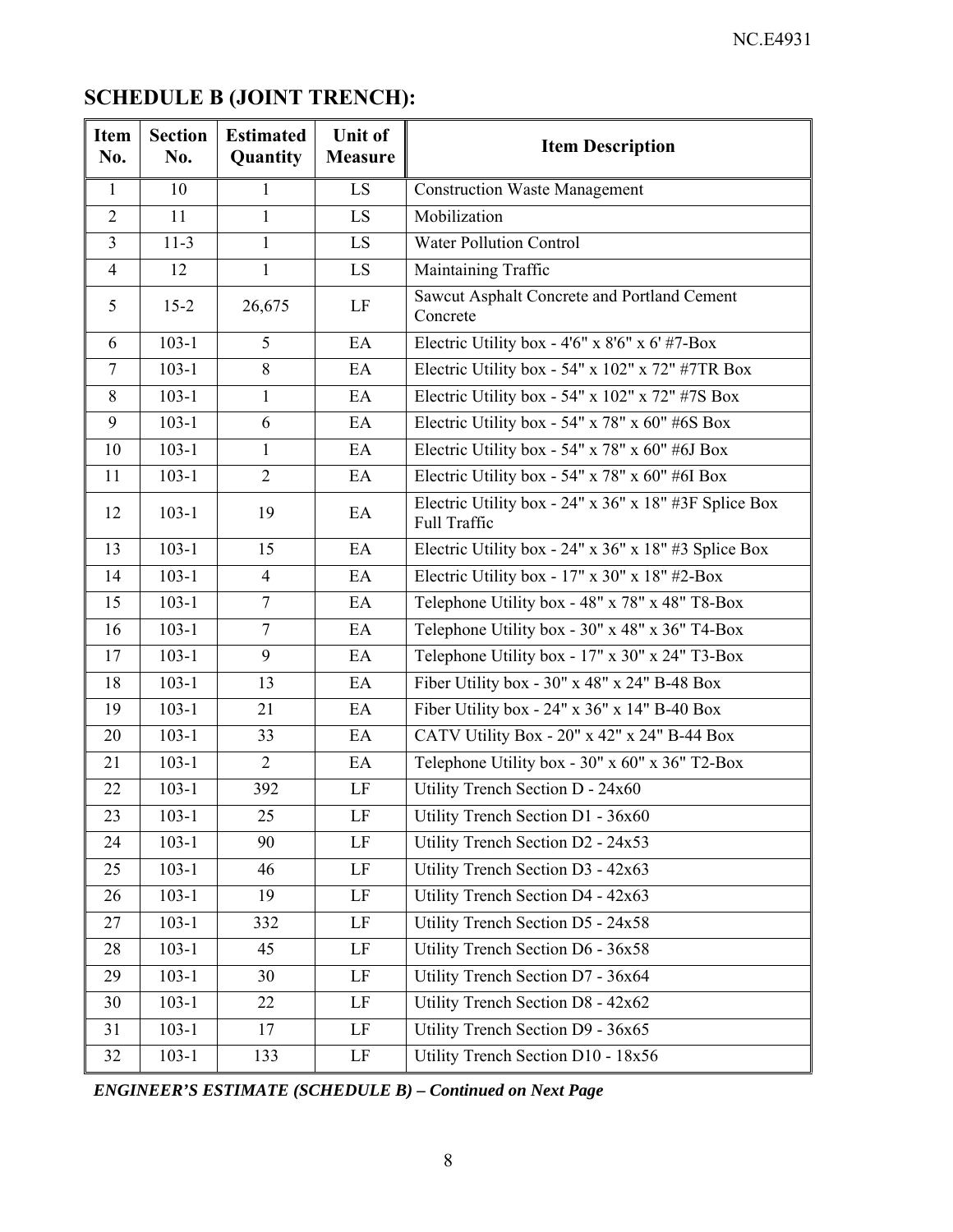| Item<br>No. | <b>Section</b><br>No. | <b>Estimated</b><br>Quantity | <b>Unit of</b><br><b>Measure</b> | <b>Item Description</b>            |
|-------------|-----------------------|------------------------------|----------------------------------|------------------------------------|
| 33          | $103 - 1$             | 15                           | $\rm LF$                         | Utility Trench Section D11 - 36x65 |
| 34          | $103 - 1$             | 58                           | $\rm LF$                         | Utility Trench Section D14 - 42x62 |
| 35          | $103 - 1$             | 116                          | LF                               | Utility Trench Section D15 - 42x62 |
| 36          | $103 - 1$             | 24                           | LF                               | Utility Trench Section D16 - 18x52 |
| 37          | $103 - 1$             | 93                           | LF                               | Utility Trench Section D17 - 30x65 |
| 38          | $103-1$               | 230                          | LF                               | Utility Trench Section D18 - 36x60 |
| 39          | $103 - 1$             | 67                           | $\rm LF$                         | Utility Trench Section D19 - 42x62 |
| 40          | $103-1$               | 95                           | $\rm LF$                         | Utility Trench Section D20 - 24x60 |
| 41          | $103 - 1$             | 35                           | LF                               | Utility Trench Section D21 - 30x58 |
| 42          | $103-1$               | 16                           | $\rm LF$                         | Utility Trench Section D22 - 30x60 |
| 43          | $103 - 1$             | 67                           | $\rm LF$                         | Utility Trench Section D23 - 30x63 |
| 44          | $103 - 1$             | 431                          | $\rm LF$                         | Utility Trench Section D24 - 24x56 |
| 45          | $103 - 1$             | 198                          | LF                               | Utility Trench Section D25 - 36x64 |
| 46          | $103 - 1$             | 14                           | $\rm LF$                         | Utility Trench Section D26 - 30x60 |
| 47          | $103 - 1$             | 32                           | $\rm LF$                         | Utility Trench Section D28 - 30x58 |
| 48          | $103-1$               | 63                           | LF                               | Utility Trench Section D29 - 42x63 |
| 49          | $103-1$               | 32                           | $\rm LF$                         | Utility Trench Section D30 - 30x58 |
| 50          | $103 - 1$             | 83                           | LF                               | Utility Trench Section D31 - 24x55 |
| 51          | $103 - 1$             | 135                          | LF                               | Utility Trench Section D32 - 30x60 |
| 52          | $103-1$               | 67                           | LF                               | Utility Trench Section D33 - 30x60 |
| 53          | $103 - 1$             | 72                           | LF                               | Utility Trench Section D34 - 30x54 |
| 54          | $103-1$               | 203                          | LF                               | Utility Trench Section D35 - 24x58 |
| 55          | $103 - 1$             | 40                           | LF                               | Utility Trench Section D36 - 36x70 |
| 56          | $103 - 1$             | 60                           | $\rm LF$                         | Utility Trench Section D37 - 36x65 |
| 57          | $103 - 1$             | 21                           | LF                               | Utility Trench Section D38 - 24x58 |
| 58          | $103 - 1$             | 36                           | LF                               | Utility Trench Section D39 - 18x58 |
| 59          | $103-1$               | 33                           | LF                               | Utility Trench Section D40 - 24x53 |
| 60          | $103-1$               | 10                           | LF                               | Utility Trench Section D41 - 36x70 |
| 61          | $103-1$               | 55                           | LF                               | Utility Trench Section D42 - 36x65 |
| 62          | $103-1$               | 42                           | LF                               | Utility Trench Section D43 - 36x64 |
| 63          | $103-1$               | 66                           | LF                               | Utility Trench Section D44 - 36x65 |
| 64          | $103-1$               | 23                           | LF                               | Utility Trench Section D45 - 42x55 |
| 65          | $103 - 1$             | 17                           | LF                               | Utility Trench Section D46 - 30x65 |
| 66          | $103 - 1$             | 25                           | LF                               | Utility Trench Section D48 - 30x58 |

*ENGINEER'S ESTIMATE (SCHEDULE B) – Continued from Previous Page*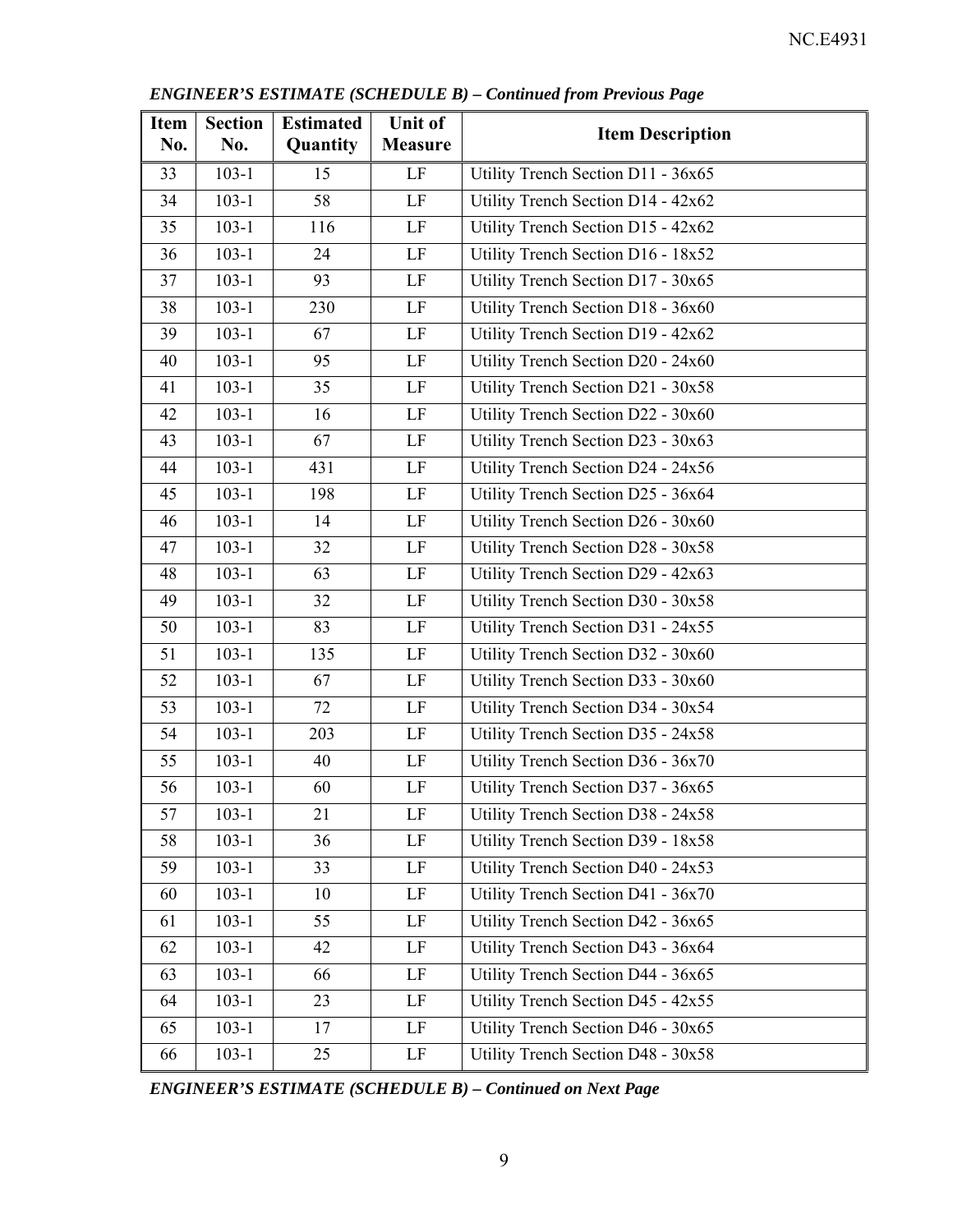| <b>Item</b><br>No. | <b>Section</b><br>No. | <b>Estimated</b><br>Quantity | <b>Unit of</b><br><b>Measure</b> | <b>Item Description</b>            |
|--------------------|-----------------------|------------------------------|----------------------------------|------------------------------------|
| 67                 | $103 - 1$             | 36                           | LF                               | Utility Trench Section D49 - 24x58 |
| 68                 | $103 - 1$             | 18                           | $\rm LF$                         | Utility Trench Section D50 - 18x58 |
| 69                 | $103 - 1$             | 60                           | LF                               | Utility Trench Section D51 - 42x63 |
| 70                 | $103 - 1$             | 31                           | LF                               | Utility Trench Section D52 - 42x63 |
| 71                 | $103-1$               | 31                           | LF                               | Utility Trench Section D53 - 42x54 |
| 72                 | $103 - 1$             | 28                           | LF                               | Utility Trench Section D54 - 24x62 |
| 73                 | $103-1$               | 46                           | $\rm LF$                         | Utility Trench Section D55 - 30x53 |
| 74                 | $103 - 1$             | 19                           | $\rm LF$                         | Utility Trench Section D56 - 30x55 |
| 75                 | $103 - 1$             | 17                           | $\rm LF$                         | Utility Trench Section D57 - 30x61 |
| 76                 | $103 - 1$             | 39                           | $\rm LF$                         | Utility Trench Section D58 - 36x65 |
| 77                 | $103-1$               | 74                           | LF                               | Utility Trench Section D59 - 18x56 |
| 78                 | $103-1$               | 64                           | LF                               | Utility Trench Section D60 - 30x64 |
| 79                 | $103 - 1$             | 17                           | LF                               | Utility Trench Section D61 - 36x60 |
| 80                 | $103 - 1$             | $\overline{7}$               | LF                               | Utility Trench Section D63 - 24x58 |
| 81                 | $103 - 1$             | 39                           | LF                               | Utility Trench Section D64 - 42x54 |
| 82                 | $103 - 1$             | $\overline{7}$               | $\rm LF$                         | Utility Trench Section D65 - 24x57 |
| 83                 | $103 - 1$             | 32                           | $\rm LF$                         | Utility Trench Section D66 - 30x56 |
| 84                 | $103 - 1$             | 62                           | $\rm LF$                         | Utility Trench Section F - 24x59   |
| 85                 | $103-1$               | 32                           | LF                               | Utility Trench Section D67 - 42x63 |
| 86                 | $103 - 1$             | 26                           | LF                               | Utility Trench Section D68 - 30x60 |
| 87                 | $103 - 1$             | 64                           | LF                               | Utility Trench Section D69 - 18x53 |
| 88                 | $103 - 1$             | 57                           | LF                               | Utility Trench Section F1 - 42x54  |
| 89                 | $103 - 1$             | 11                           | $\rm LF$                         | Utility Trench Section F2 - 42x54  |
| 90                 | $103 - 1$             | 25                           | LF                               | Utility Trench Section F5 - 30x59  |
| 91                 | $103 - 1$             | 51                           | $\rm LF$                         | Utility Trench Section F6 - 18x52  |
| 92                 | $103 - 1$             | 58                           | LF                               | Utility Trench Section F7 - 12x52  |
| 93                 | $103 - 1$             | 181                          | LF                               | Utility Trench Section G - 36x59   |
| 94                 | $103 - 1$             | 28                           | LF                               | Utility Trench Section G1 - 24x50  |
| 95                 | $103 - 1$             | 45                           | LF                               | Utility Trench Section G2 - 24x56  |
| 96                 | $103 - 1$             | 59                           | LF                               | Utility Trench Section G3 - 30x58  |
| 97                 | $103-1$               | 30                           | LF                               | Utility Trench Section G4 - 12x50  |
| 98                 | $103-1$               | 56                           | LF                               | Utility Trench Section G7 - 30x60  |
| 99                 | $103 - 1$             | 130                          | LF                               | Utility Trench Section H - 12x43   |
| 100                | $103 - 1$             | 106                          | LF                               | Utility Trench Section H1 - 18x43  |

*ENGINEER'S ESTIMATE (SCHEDULE B) – Continued from Previous Page*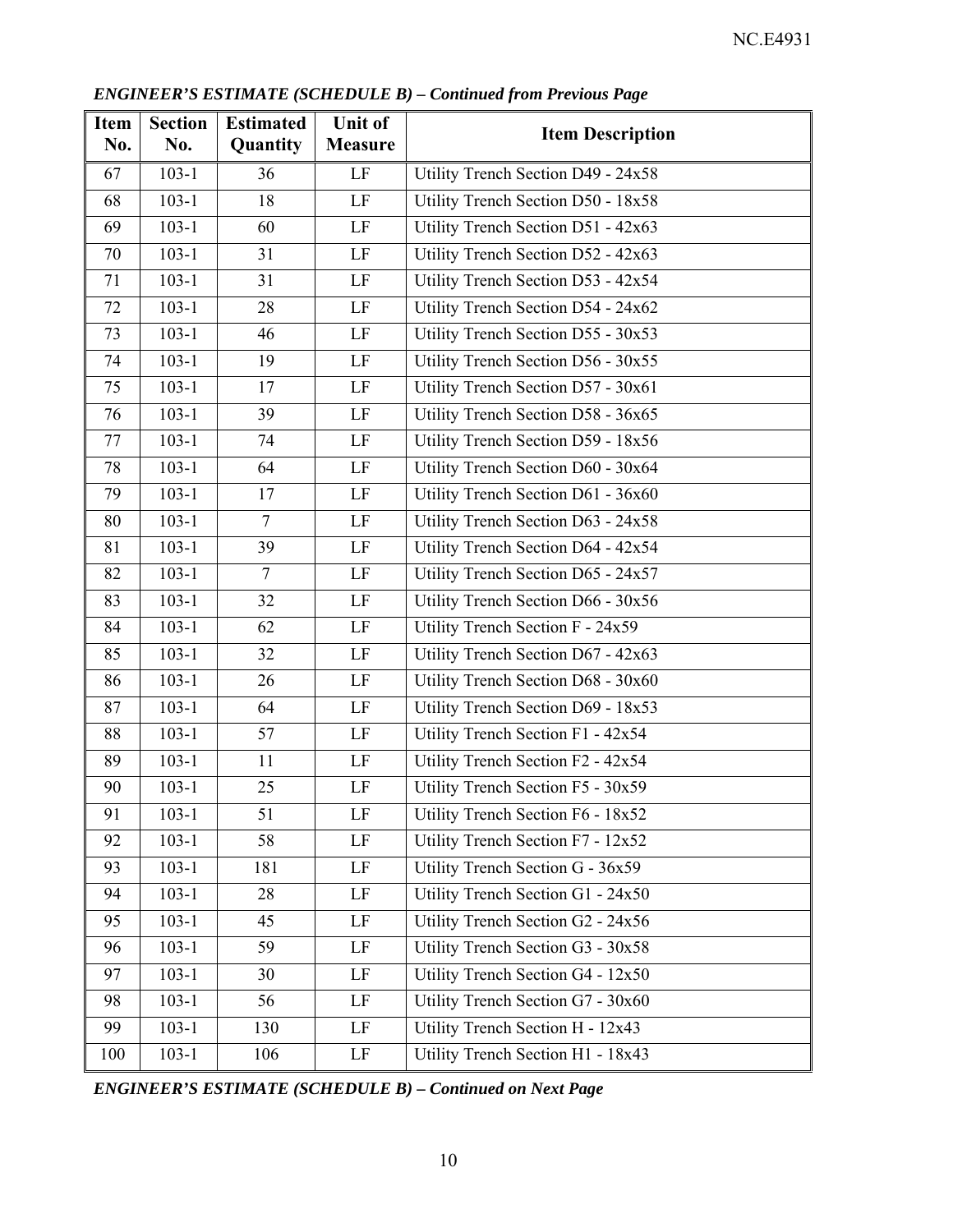| <b>Item</b><br>No. | <b>Section</b><br>No. | <b>Estimated</b><br>Quantity | <b>Unit of</b><br><b>Measure</b> | <b>Item Description</b>            |
|--------------------|-----------------------|------------------------------|----------------------------------|------------------------------------|
| 101                | $103-1$               | 49                           | LF                               | Utility Trench Section H2 - 30x43  |
| 102                | $103-1$               | 113                          | $\rm LF$                         | Utility Trench Section H3 - 18x41  |
| 103                | $103-1$               | 122                          | $\rm LF$                         | Utility Trench Section H5 - 30x43  |
| 104                | $103 - 1$             | 362                          | LF                               | Utility Trench Section H6 - 12x41  |
| 105                | $103 - 1$             | 50                           | LF                               | Utility Trench Section H6 - 12x42  |
| 106                | $103-1$               | 41                           | LF                               | Utility Trench Section H6 - 12x43  |
| 107                | $103-1$               | 67                           | $\rm LF$                         | Utility Trench Section H6 - 12x44  |
| 108                | $103 - 1$             | 111                          | $\rm LF$                         | Utility Trench Section H6 - 12x45  |
| 109                | $103 - 1$             | 605                          | $\rm LF$                         | Utility Trench Section H6 - 12x46  |
| 110                | $103-1$               | 94                           | LF                               | Utility Trench Section H6 - 12x47  |
| 111                | $103 - 1$             | 17                           | LF                               | Utility Trench Section H6 - 12x48  |
| 112                | $103 - 1$             | 31                           | LF                               | Utility Trench Section H6 - 12x49  |
| 113                | $103-1$               | 129                          | LF                               | Utility Trench Section H6 - 12x50  |
| 114                | $103-1$               | 47                           | $\rm LF$                         | Utility Trench Section H6 - 12x51  |
| 115                | $103-1$               | 16                           | $\rm LF$                         | Utility Trench Section H6 - 12x52  |
| 116                | $103-1$               | 39                           | $\rm LF$                         | Utility Trench Section H6 - 12x53  |
| 117                | $103-1$               | 132                          | $\rm LF$                         | Utility Trench Section H6 - 12x54  |
| 118                | $103 - 1$             | 201                          | LF                               | Utility Trench Section H6 - 12x55  |
| 119                | $103 - 1$             | 136                          | $\rm LF$                         | Utility Trench Section H6 - 12x56  |
| 120                | $103-1$               | 69                           | LF                               | Utility Trench Section H6 - 12x57  |
| 121                | $103 - 1$             | 184                          | $\rm LF$                         | Utility Trench Section H6 - 12x58  |
| 122                | $103 - 1$             | 326                          | $\rm LF$                         | Utility Trench Section H6 - 12x59  |
| 123                | $103-1$               | 137                          | $\rm LF$                         | Utility Trench Section H6 - 12x60  |
| 124                | $103-1$               | 38                           | $\rm LF$                         | Utility Trench Section H6 - 12x61  |
| 125                | $103 - 1$             | 176                          | LF                               | Utility Trench Section L9 - 12x33  |
| 126                | $103-1$               | 54                           | LF                               | Utility Trench Section L10 - 18x35 |
| 127                | $103 - 1$             | 46                           | LF                               | Utility Trench Section L11 - 24x39 |
| 128                | $103-1$               | 173                          | LF                               | Utility Trench Section L12 - 18x51 |
| 129                | $103-1$               | 73                           | LF                               | Utility Trench Section L13 - 12x38 |
| 130                | $103-1$               | 18                           | LF                               | Utility Trench Section L14 - 18x39 |
| 131                | $103-1$               | 164                          | LF                               | Utility Trench Section L15 - 12x37 |
| 132                | $103-1$               | 801                          | LF                               | Utility Trench Section P - 12x54   |
| 133                | $103-1$               | 13                           | LF                               | Utility Trench Section P1 - 18x54  |
| 134                | $103 - 1$             | 61                           | LF                               | Utility Trench Section P2 - 12x56  |

*ENGINEER'S ESTIMATE (SCHEDULE B) – Continued from Previous Page*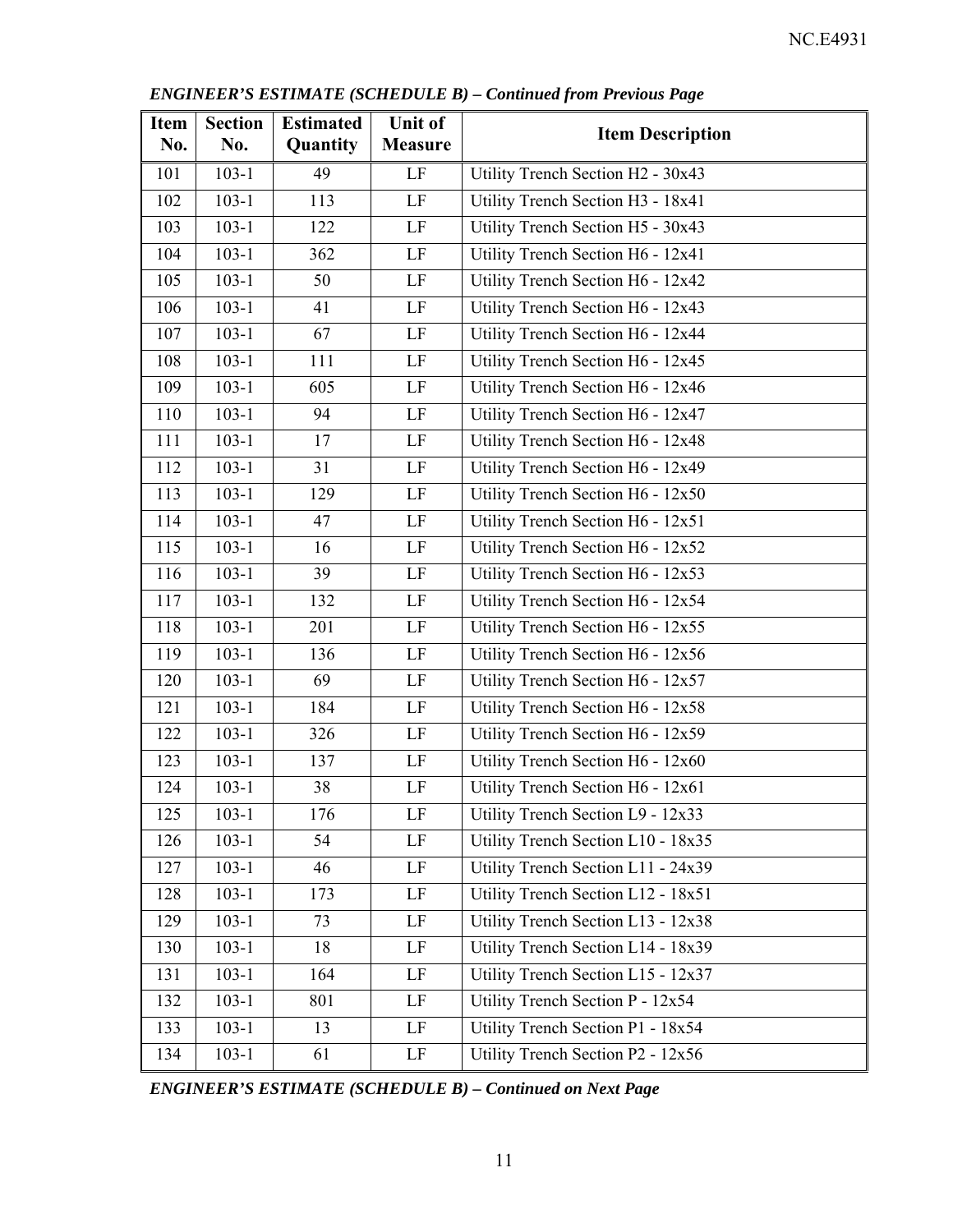| <b>Item</b><br>No. | <b>Section</b><br>No. | <b>Estimated</b><br>Quantity | <b>Unit of</b><br><b>Measure</b> | <b>Item Description</b>             |
|--------------------|-----------------------|------------------------------|----------------------------------|-------------------------------------|
| 135                | $103 - 1$             | 82                           | LF                               | Utility Trench Section P3 - 24x52   |
| 136                | $103 - 1$             | 83                           | LF                               | Utility Trench Section P4 - 24x58   |
| 137                | $103-1$               | 139                          | $\rm LF$                         | Utility Trench Section P5 - $12x50$ |
| 138                | $103 - 1$             | 40                           | LF                               | Utility Trench Section P6 - 12x55   |
| 139                | $103-1$               | 39                           | LF                               | Utility Trench Section P7 - 18x51   |
| 140                | $103 - 1$             | 17                           | LF                               | Utility Trench Section P8 - 18x53   |
| 141                | $103 - 1$             | 22                           | LF                               | Utility Trench Section P9 - 18x56   |
| 142                | $103 - 1$             | 25                           | LF                               | Utility Trench Section P10 - 18x49  |
| 143                | $103-1$               | 81                           | LF                               | Utility Trench Section P11 - 18x58  |
| 144                | $103 - 1$             | 102                          | LF                               | Utility Trench Section P12 - 12x51  |
| 145                | $103 - 1$             | 82                           | $\rm LF$                         | Utility Trench Section P14 - 18x52  |
| 146                | $103 - 1$             | 338                          | $\rm LF$                         | Utility Trench Section P15 - 12x52  |
| 147                | $103 - 1$             | 40                           | LF                               | Utility Trench Section P17 - 18x53  |
| 148                | $103 - 1$             | 351                          | LF                               | Utility Trench Section P18 - 12x54  |
| 149                | $103 - 1$             | 50                           | LF                               | Utility Trench Section P19 - 18x52  |
| 150                | $103 - 1$             | 83                           | LF                               | Utility Trench Section P20 - 18x57  |
| 151                | $103 - 1$             | $\overline{7}$               | LF                               | Utility Trench Section P21 - 12x52  |
| 152                | $103 - 1$             | 55                           | LF                               | Utility Trench Section P22 - 18x53  |
| 153                | $103-1$               | 72                           | $\rm LF$                         | Utility Trench Section P23 - 12x52  |
| 154                | $103-1$               | 12                           | LF                               | Utility Trench Section P24 - 12x30  |
| 155                | $103 - 1$             | 12                           | $\rm LF$                         | Utility Trench Section R - 24x49    |
| 156                | $103 - 1$             | 34                           | LF                               | Utility Trench Section R1 - 18x50   |
| 157                | $103 - 1$             | 26                           | $\rm LF$                         | Utility Trench Section S - 12x49    |
| 158                | $103 - 1$             | 45                           | LF                               | Utility Trench Section S1 - 12x49   |
| 159                | $103 - 1$             | 208                          | $\rm LF$                         | Utility Trench Section U - 18x41    |
| 160                | $103 - 1$             | 130                          | LF                               | Utility Trench Section U1 - 12x50   |
| 161                | $103 - 1$             | 48                           | LF                               | Utility Trench Section U2 - 24x52   |
| 162                | $103 - 1$             | 178                          | $\rm LF$                         | Utility Trench Section U3 - 24x58   |
| 163                | $103 - 1$             | 32                           | LF                               | Utility Trench Section U4 - 12x50   |
| 164                | $103 - 1$             | 36                           | LF                               | Utility Trench Section U5 - 18x50   |
| 165                | $103 - 1$             | 59                           | LF                               | Utility Trench Section U6 - 18x51   |
| 166                | $103 - 1$             | 94                           | LF                               | Utility Trench Section U7 - 18x53   |
| 167                | $103 - 1$             | 261                          | LF                               | Utility Trench Section V - 18x56    |
| 168                | $103-1$               | 72                           | LF                               | Utility Trench Section V1 - 18x36   |

*ENGINEER'S ESTIMATE (SCHEDULE B) – Continued from Previous Page*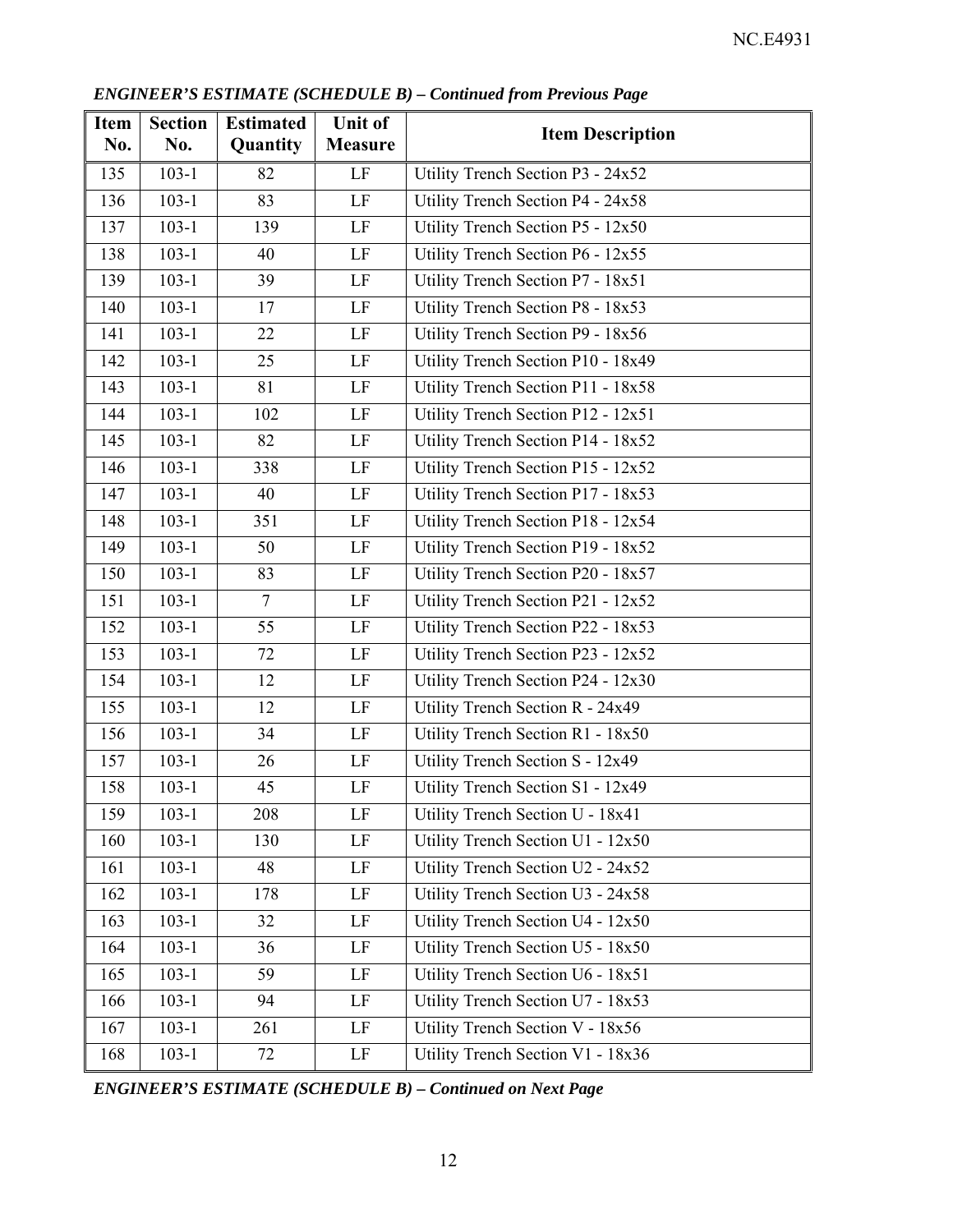| <b>Item</b><br>No. | <b>Section</b><br>No. | <b>Estimated</b><br>Quantity | <b>Unit of</b><br><b>Measure</b> | <b>Item Description</b>                                                           |
|--------------------|-----------------------|------------------------------|----------------------------------|-----------------------------------------------------------------------------------|
| 169                | $103 - 1$             | 32                           | LF                               | Utility Trench Section V2 - 18x58                                                 |
| 170                | $103 - 1$             | 55                           | LF                               | Utility Trench Section V3 - 12x51                                                 |
| 171                | $103 - 1$             | 1,380                        | LF                               | Utility Trench Section W - 6x35                                                   |
| 172                | $103-1$               | 920                          | LF                               | Utility Trench Section W1 - 12x35                                                 |
| 173                | $103 - 1$             | 38                           | LF                               | Utility Trench Section W2 - 18x35                                                 |
| 174                | $103 - 1$             | 37                           | LF                               | Utility Trench Section W3 - 18x49                                                 |
| 175                | $103 - 1$             | 25                           | LF                               | Utility Trench Section W4 - 18x41                                                 |
| 176                | $103 - 1$             | 144                          | $\rm LF$                         | Utility Trench Section W5 - 12x51                                                 |
| 177                | $103 - 1$             | 24                           | LF                               | Utility Trench Section W6 - 12x34                                                 |
| 178                | $103 - 1$             | 6                            | $\rm LF$                         | Utility Trench Section W7 - 12x33                                                 |
| 179                | $103-1$               | 5                            | LF                               | Utility Trench Section W8 - 12x36                                                 |
| 180                | $103 - 1$             | 28                           | LF                               | Utility Trench Section W9 - 24x34                                                 |
| 181                | $103 - 1$             | 10                           | LF                               | Utility Trench Section W10 - 18x35                                                |
| 182                | $103 - 1$             | 333                          | LF                               | Utility Trench Section W11 - 18x39                                                |
| 183                | $103 - 1$             | 14                           | LF                               | Utility Trench Section W12 - 12x35                                                |
| 184                | $103 - 1$             | 20                           | $\rm LF$                         | Utility Trench Section W13 - 12x35                                                |
| 185                | $103 - 1$             | 160                          | LF                               | Jack and Bore Utility Crossing - Trench Section H16 -<br>36" DIA Casing           |
| 186                | $103 - 1$             | 160                          | LF                               | Jack and Bore Utility Crossing - Trench Section V3 -<br>24" Casing                |
| 187                | $103 - 1$             | 160                          | LF                               | Jack and Bore Utility Crossing - Trench Section W - 24"<br>DIA Casing             |
| 188                | $103 - 1$             | 90                           | LF                               | Jack and Bore Utility Crossing - Trench Section U7 -<br>18" DIA Casing            |
| 189                | $103 - 1$             | 90                           | LF                               | Jack and Bore Utility Crossing - Trench Section V - 12"<br>DIA Casing             |
| 190                | $103 - 1$             | 90                           | LF                               | Jack and Bore Utility Crossing - Trench Section H6 -<br>10" DIA Casing            |
| 191                | $103-1$               | $\overline{2}$               | LS                               | Jack and Bore Preparation - Pits - Jacking Pit                                    |
| 192                | $103 - 1$             | $\overline{2}$               | LS                               | Jack and Bore Preparation - Pits - Receiving Pit                                  |
| 193                | $103 - 1$             | 2,667                        | <b>CY</b>                        | Jack and Bore Preparation - Backfill and Compaction of<br>Pits - Middlefield Road |
| 194                | $103 - 1$             | 160                          | LF                               | Jack and Bore Preparation - Dewatering - Middlefield<br>Road                      |
| 195                | $103 - 1$             | 160                          | LF                               | Jack and Bore Preparation - Pavement Restoration -<br>Middlefield Road            |

*ENGINEER'S ESTIMATE (SCHEDULE B) – Continued from Previous Page*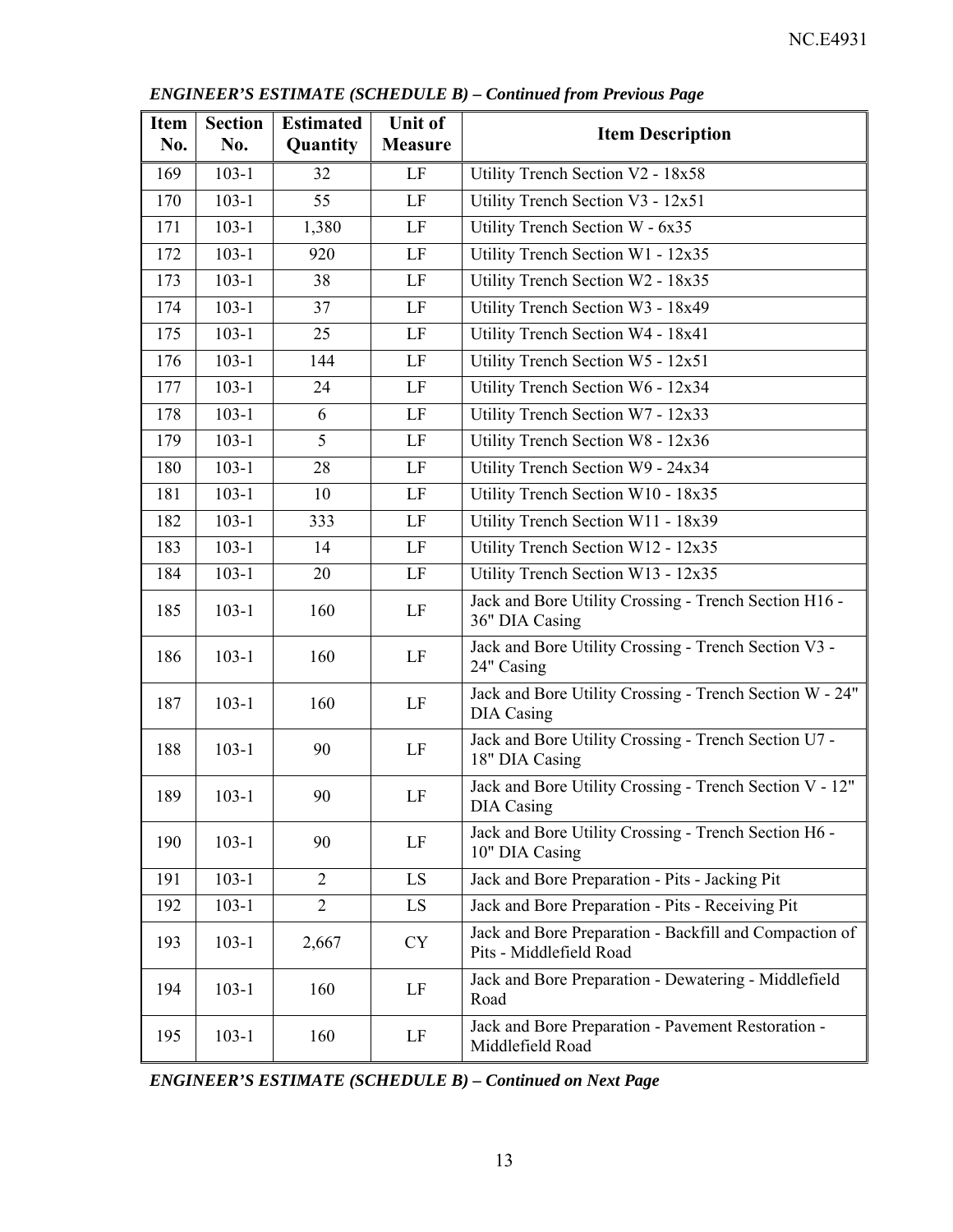| <b>Item</b><br>No. | <b>Section</b><br>No. | <b>Estimated</b><br>Quantity | <b>Unit of</b><br><b>Measure</b> | <b>Item Description</b>                                                 |
|--------------------|-----------------------|------------------------------|----------------------------------|-------------------------------------------------------------------------|
| 196                | $103 - 1$             | 160                          | LF                               | Jack and Bore Preparation - Shoring - Middlefield Road                  |
| 197                | $103 - 1$             | 1,500                        | <b>CY</b>                        | Jack and Bore Preparation - Backfill and Compaction of<br>Pits - UP R/W |
| 198                | $103-1$               | 90                           | LF                               | Jack and Bore Preparation - Dewatering - UP R/w                         |
| 199                | $103 - 1$             | 90                           | LF                               | Jack and Bore Preparation - Shoring - UP RW                             |
| 200                | $105 - 3$             |                              | LS                               | <b>Trench Safety</b>                                                    |

#### *ENGINEER'S ESTIMATE (SCHEDULE B) – Continued from Previous Page*

| Engineer's Estimate of SCHEDULE A Costs: \$22,426,874 |           |
|-------------------------------------------------------|-----------|
| <b>Engineer's Estimate of SCHEDULE B Costs: \$</b>    | 5,505,886 |
| TOTAL BASE BID (SCHEDULE A+B): \$28,932,760           |           |

#### **NOTES:**

(1) (F) Final Pay Quantities – See Section 9-1.015, "Final Pay Items," of the Standard Specifications.

(2) (S) Specialty Items – As defined in Section 8-1.01, "Subcontracting," of the Standard Specifications.

(3) Gaps in Schedule A and Schedule B section numbering, above, indicate the Section is blank or does not apply.

The foregoing quantities are approximate only, being given as a basis for the comparison of bids, and the County of San Mateo does not, expressly or by implication, agree that the actual amount of work will correspond herewith, but reserves the right to increase or decrease the amount of any class or portion of the work, or to omit any portion of the work, as may be deemed necessary or expedient by the Engineer.

Payment to the Contractor for materials furnished and work completed shall be made by the County in accordance with Section 9 of the "Special Provisions" portion of these Contract Documents. Pursuant to Section 22300 of the Public Contract Code, Contractor may, upon his request and at Contractor's expense, substitute equivalent securities for any moneys retained from such payment for the fulfillment of the Contract.

**When applicable, both Contractor and Subcontractor hereby agrees to pay not less than prevailing rates of wages and be responsible for compliance with all the provisions of the California Labor Code, Article 2-Wages, Chapter 1, Part 7, Division 2, Section 1770 et**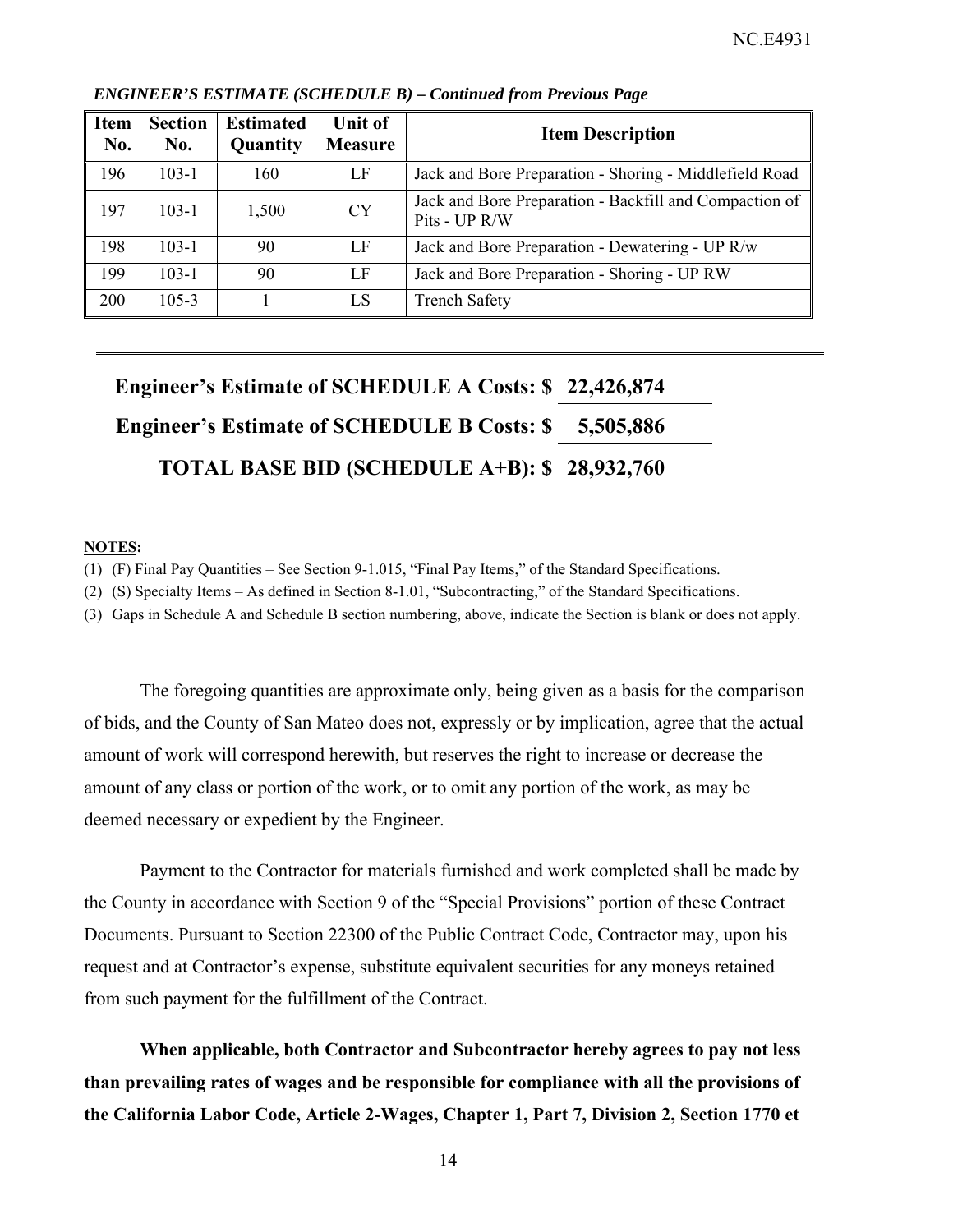**seq and Section 1810 et seq. A copy of the prevailing wage scale established by the Department of Industrial Relations is on file in the office of the Director of Public Works, and available at www.dir.ca.gov/DLSR or by phone at 415-703-4774. California Labor Code Section 1776(a) requires each contractor and subcontractor keep accurate payroll records of trades workers on all public works projects and to submit copies of certified payroll records upon request.** 

**Additionally, pursuant to State Senate Bill SB 854 (Stat. 2014, chapter 28), effective January 1, 2015:** 

- **A. No contractor or subcontractor may be listed on a bid proposal for a public works project (submitted on or after March 1, 2015) unless registered with the Department of Industrial Relations pursuant to Labor Code Section 1725.5 [with limited exceptions from this requirement for bid purposes only under Labor Code Section 1771.1(a)].**
- **B. No contractor or subcontractor may be awarded a contract for public work on a public works project (awarded on or after April 1, 2015) unless registered with the Department of Industrial Relations pursuant to Labor Code Section 1725.5.**

## **C. This project is subject to compliance monitoring and enforcement by the Department of Industrial Relations.**

Wage rates for overtime shall be paid at not less than one and one-half  $(1\frac{1}{2})$  times the above rates. Wage rates for Sundays and holidays shall be paid at not less than two times the above rates.

The holidays upon which such rates shall be paid shall be all holidays recognized in the collective bargaining agreement applicable to the particular craft, classification, or type of worker employed on the Project.

It is the policy of the County that Contractors on public projects employ their workers and craftsmen from the local labor market whenever possible. "Local Labor Market" is defined as the labor market within the geographical confines of the County of San Mateo, State of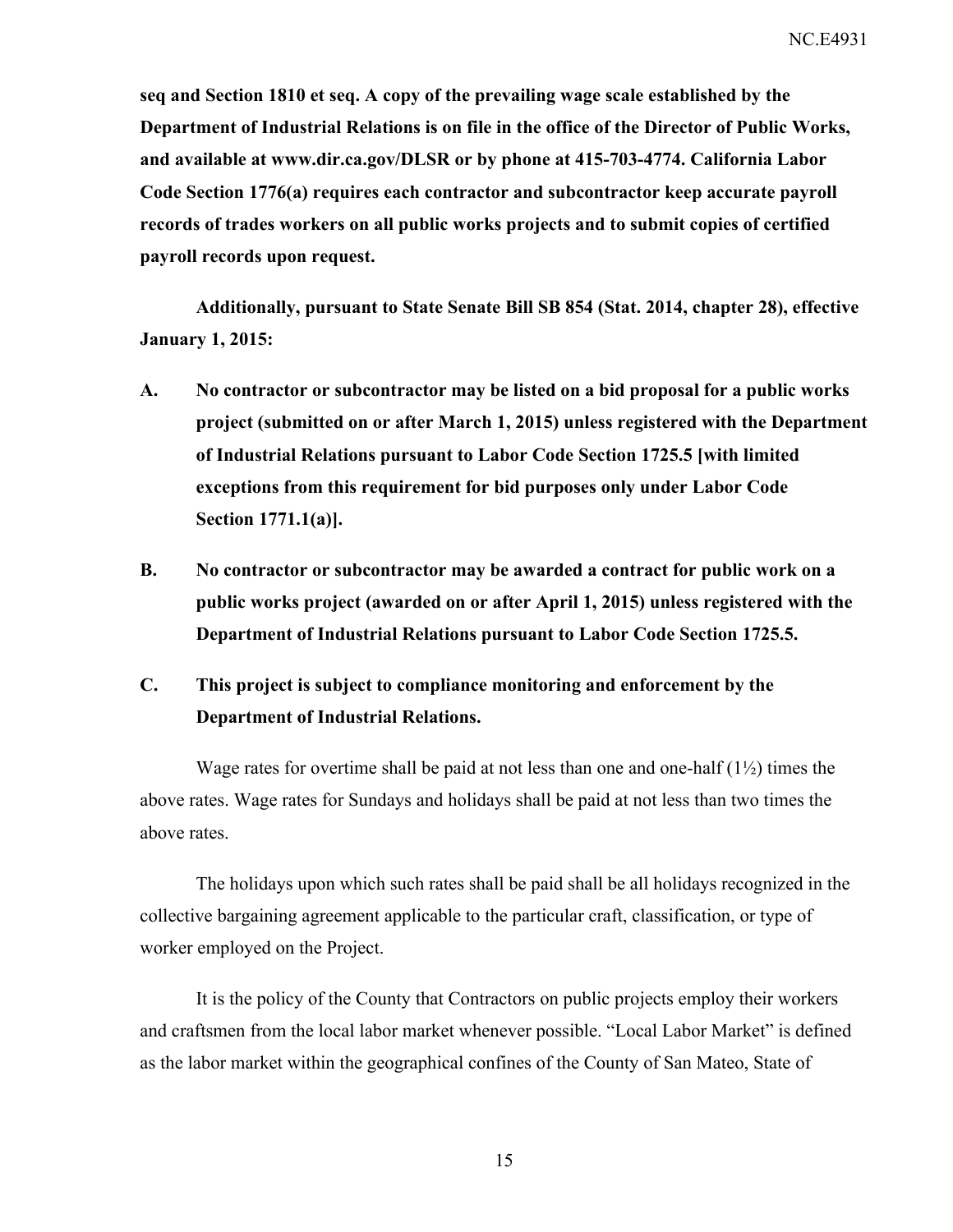California. Consistent with this policy, the Contractor is requested to employ craftsmen and other workers from the local labor market whenever possible to do so.

Each bidder shall submit with the bid, Certificates of Compliance and Intent on a form provided in the "Proposal" section of these Contract Documents, a certificate that bidder is in compliance with the provisions of the Equal Employment Opportunity Requirement of Executive Order 11246, Title VII of the Civil Rights Act of 1964, the California Fair Employment and Housing Act and any other federal, State and local laws and regulations relating to equal employment opportunity. With the execution of said certificates, bidder also agrees that bidder will maintain or develop and implement, during the course of the work concerned, a program of hiring and employment, conducted without regard to race, religion, color, national origin, ancestry, sexual orientation, or sex of the applicants. With this certification, bidder shall submit any and all information that may be required by the County in connection with the particular project.

Each bidder is hereby notified of the Section 9204 and Section 20104 et seq. of the Public Contract Code as those Sections (attached hereto as Appendix E) relate to resolution of construction claims, and to Section 3186 of the Civil Code, as amended January 1, 1999 with regard to stop notices and public entity's rights to retain monies in order to provide for that entity's reasonable cost of litigation. The bidder is further notified that all provisions of Section 9204 and Section 20104 et seq. of the Public Contract Code and Section 3186 of the Civil Code, as outlined above shall be considered as incorporated into and become an integral part of these specifications.

Questions relating to equal employment should be directed to the San Mateo County Department of Public Works, Equal Employment Opportunity Program, 555 County Center, 5th Floor, Redwood City, CA 94063-1665, telephone (650) 363-4100.

Plans and Specifications and forms of Proposal and Contract may be seen and obtained at the office of the Director of Public Works, 555 County Center, Redwood City, California, 94063-1665. Plans and specifications may be obtained for a:

### **NON-REFUNDABLE FEE OF \$100 PER SET**

Additional technical questions should be directed to the office of the Director of Public Works, 555 County Center, Redwood City, California, 94063-1665, telephone (650) 363-4100.

16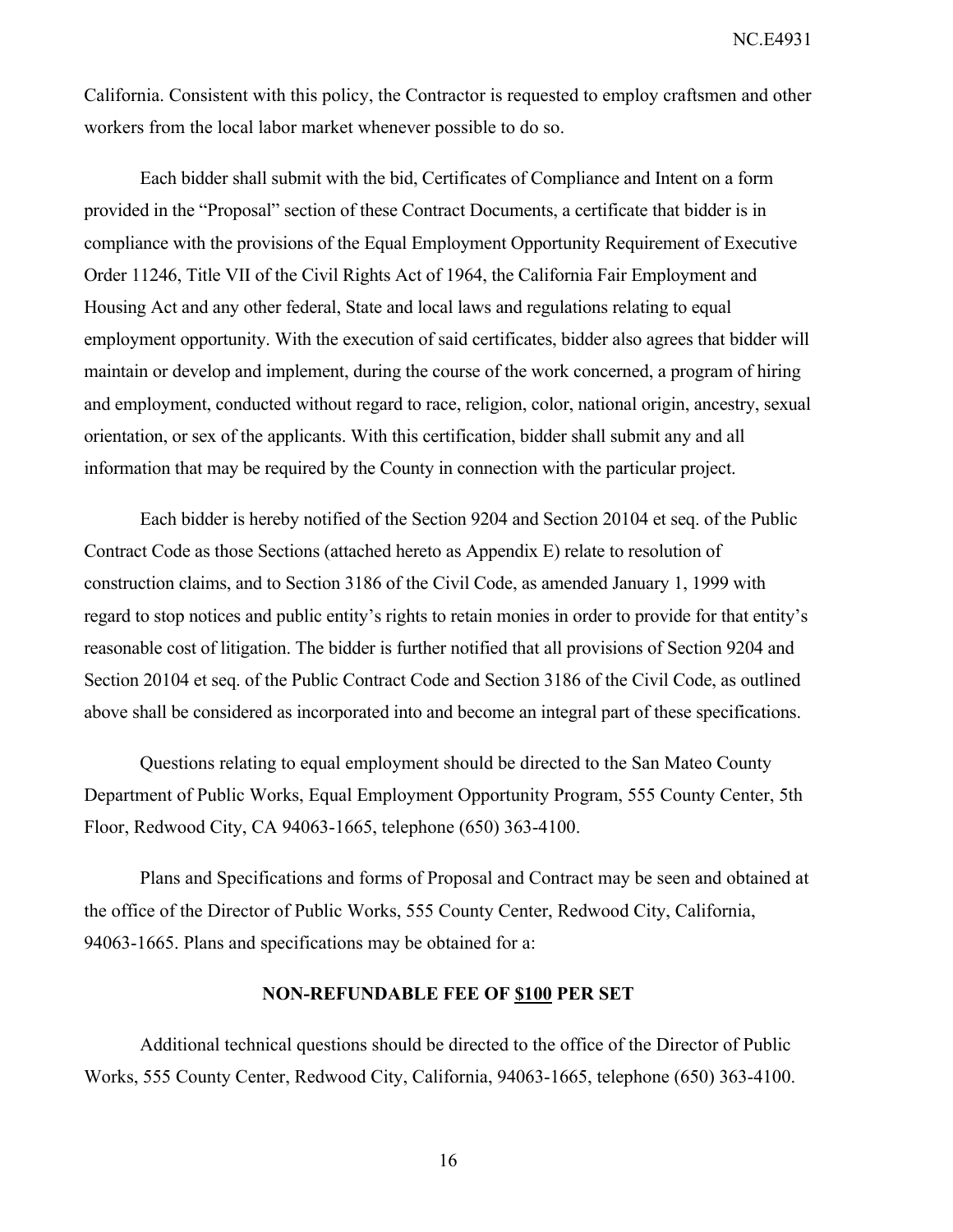The Contractor shall possess either a Class A License or a combination of Class C licenses that are applicable for the majority of the work at the time this contract is awarded. No Contract will be awarded to a Bidder who is not licensed as required by laws of the State of California.

**The Contractor is advised that a virtual pre-bid conference will occur on November 12, 2020 at 10:00AM, and shall take place virtually on Microsoft Teams, toll free number: 1-877-286-5733 and conference ID number: 700 637 16#. Subsequently, Contractor shall email mraman@smcgov.org to be invited to the virtual pre-bid conference via an email appointment.** 

**The virtual pre-bid conference is not mandatory; however, the Contractor is advised that inspection of the site prior to the bid submittal and acknowledgement of said inspection will be required for the acceptance of the bid.** 

**The Contractor shall sign and date the Acknowledgement of Site Visit form provided on page 19 of the Proposal Section and submit with the bid. Failure to complete this form shall be grounds for rejection of the bid.** 

The County of San Mateo reserves the right to reject any or all bids and/or waive any informalities or irregularities in any bid received.

Bidders may not withdraw their bid for a period of **FORTY-FIVE (45) DAYS** after the date set from the opening thereof.

> BY ORDER OF THE BOARD OF SUPERVISORS COUNTY OF SAN MATEO

**DATE: October 20 , 2020** 

**Michael Callagy, County Manager/ Clerk of the Board of Supervisors**